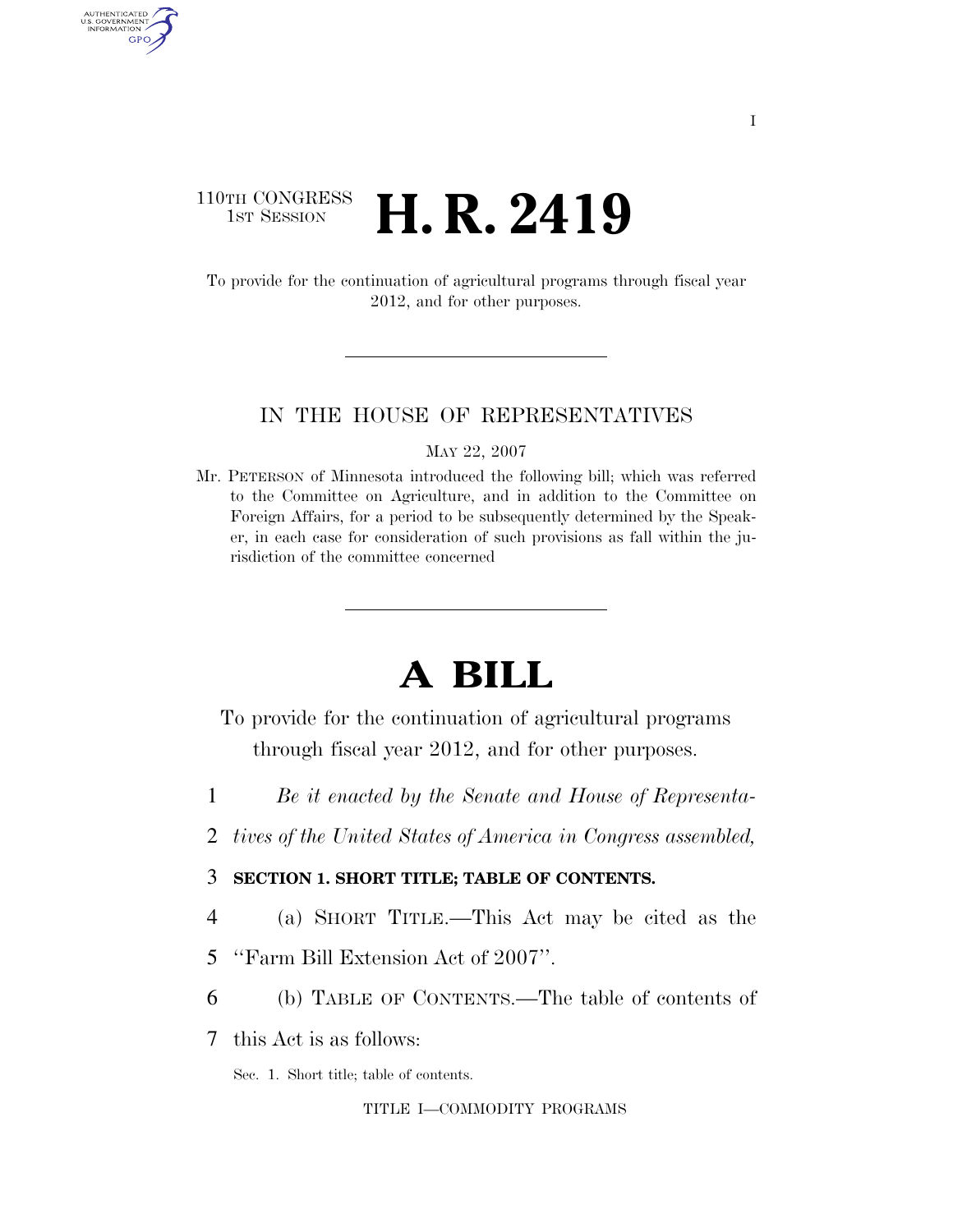#### 2

#### Subtitle A—Commodity Programs

Sec. 1001. Commodity programs.

#### Subtitle B—Sugar

Sec. 1101. Sugar program.

Sec. 1102. Flexible marketing allotments for sugar.

#### Subtitle C—Dairy

Sec. 1201. Dairy export incentive and dairy indemnity programs.

Sec. 1202. Funding of dairy promotion and research program.

Subtitle D—Administration

Sec. 1301. Adjusted gross income limitation.

#### TITLE II—CONSERVATION

#### Subtitle A—Conservation Security

Sec. 2001. Conservation security program.

Subtitle B—Conservation Reserve

Sec. 2101. Conservation reserve program.

Subtitle C—Environmental Quality Incentives

Sec. 2201. Environmental quality incentives program.

Subtitle D—Other Conservation Programs

- Sec. 2301. Agricultural management assistance.
- Sec. 2302. Conservation of private grazing land.
- Sec. 2303. Grassroots source water protection program.
- Sec. 2304. Great Lakes basin program for soil erosion and sediment control.
- Sec. 2305. Farm viability program.
- Sec. 2306. Small watershed rehabilitation program.

#### Subtitle E—Funding

Sec. 2401. Funding of conservation programs under Food Security Act of 1985.

#### TITLE III—TRADE

Subtitle A—Agricultural Trade Development and Assistance Act of 1954

- Sec. 3001. Levels of assistance.
- Sec. 3002. Food Aid Consultative Group.
- Sec. 3003. Assistance for stockpiling and rapid transportation, delivery, and distribution of shelf-stable prepackaged foods.
- Sec. 3004. Prepositioning.
- Sec. 3005. Expiration date.
- Sec. 3006. Micronutrient fortification programs.
- Sec. 3007. John Ogonowski Farmer-to-Farmer Program.

Subtitle B—Agricultural Trade Act of 1978 and Related Statutes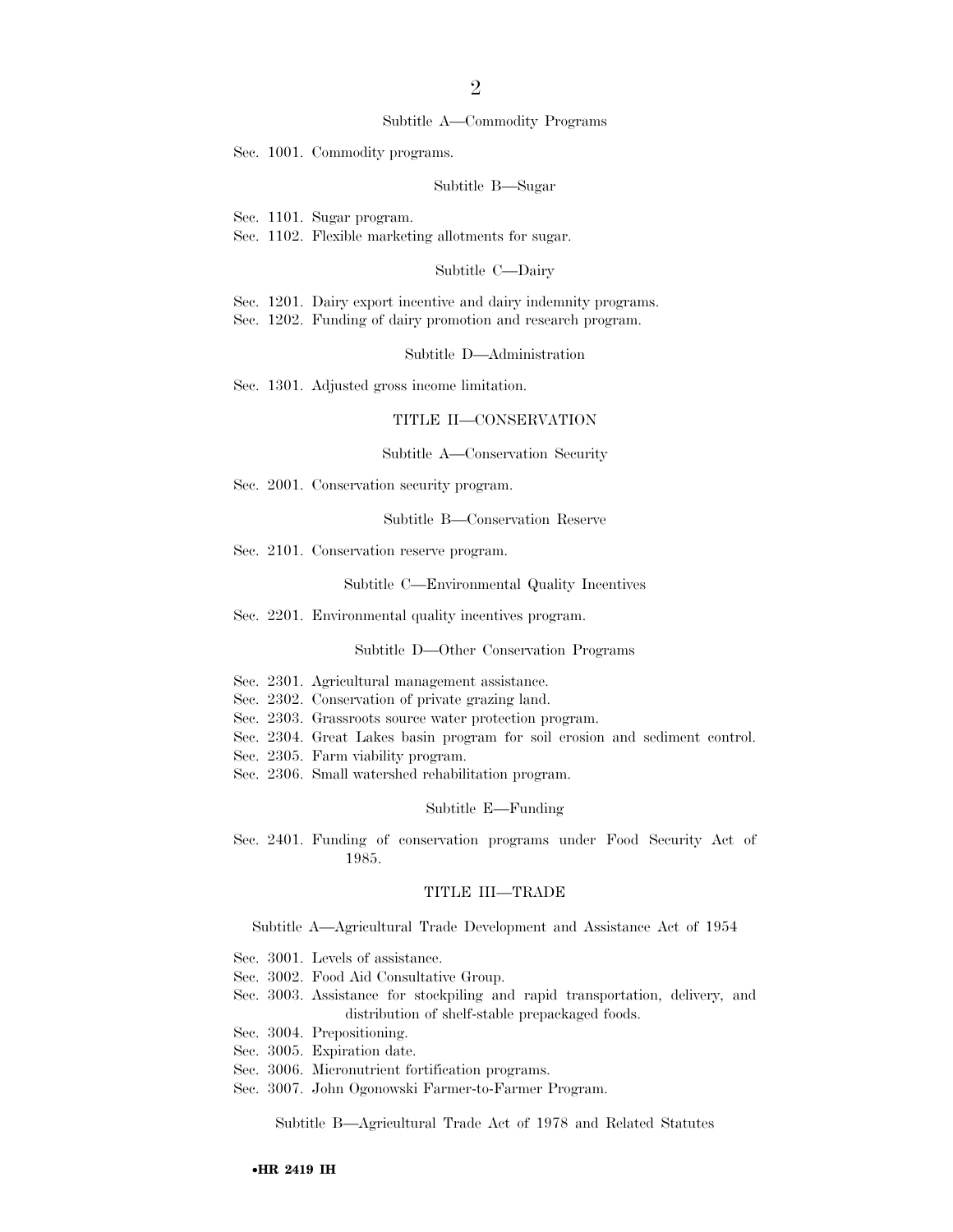- Sec. 3101. Export credit guarantee program.
- Sec. 3102. Market access program.
- Sec. 3103. Export enhancement program.
- Sec. 3104. Foreign market development cooperator program.
- Sec. 3105. Food for Progress Act of 1985.
- Sec. 3106. McGovern-Dole International Food for Education and Child Nutrition Program.

#### Subtitle C—Miscellaneous

- Sec. 3201. Bill Emerson humanitarian trust.
- Sec. 3202. Emerging markets.
- Sec. 3203. Biotechnology and agricultural trade program.
- Sec. 3204. Technical assistance for specialty crops.

#### TITLE IV—NUTRITION PROGRAMS

#### Subtitle A—Food Stamp Program

- Sec. 4001. Grants for simple application and eligibility determination systems and improved access to benefits.
- Sec. 4002. Employment and training program.
- Sec. 4003. Reductions in payments for administrative costs.
- Sec. 4004. Cash payment pilot projects.
- Sec. 4005. Authorization of appropriations.
- Sec. 4006. Consolidated block grants for Puerto Rico and American Samoa.
- Sec. 4007. Assistance for community food projects.
- Sec. 4008. Availability of commodities for the emergency food assistance program.

#### Subtitle B—Commodity Distribution

- Sec. 4101. Commodity supplemental food program.
- Sec. 4102. Distribution of surplus commodities to special nutrition projects.
- Sec. 4103. Emergency food assistance.

#### Subtitle C—Miscellaneous

- Sec. 4201. Seniors farmers' market nutrition program.
- Sec. 4202. Nutrition information and awareness pilot program.

#### TITLE V—CREDIT

#### Subtitle A—Farm Ownership Loans

Sec. 5001. Beginning farmer and rancher contract land sales program.

#### Subtitle B—Administrative Provisions

- Sec. 5101. Loan authorization levels.
- Sec. 5102. Reservation of funds for direct operating loans for beginning farmers and ranchers.

#### TITLE VI—RURAL DEVELOPMENT

#### Subtitle A—Consolidated Farm and Rural Development Act

Sec. 6001. Water or waste disposal grants. Sec. 6002. Rural business opportunity grants.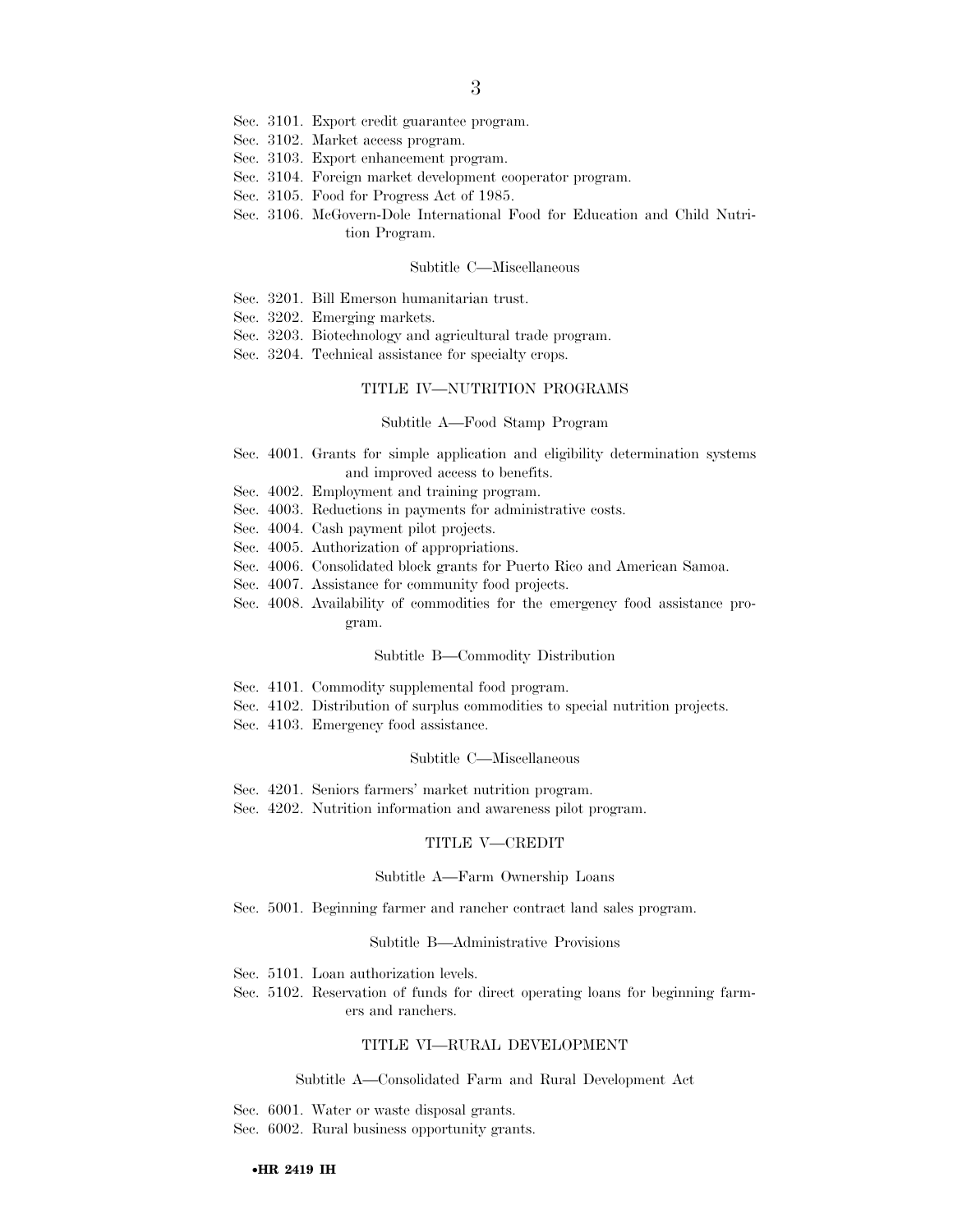- Sec. 6003. Multijurisdictional regional planning organizations.
- Sec. 6004. Tribal college and university essential community facilities.
- Sec. 6005. Emergency and imminent community water assistance grant program.
- Sec. 6006. Grants for water systems for rural and native villages in Alaska.
- Sec. 6007. Grants to nonprofit organizations to finance the construction, refurbishing, and servicing of individually-owned household water well systems in rural areas for individuals with low or moderate incomes.
- Sec. 6008. Rural cooperative development grants.
- Sec. 6009. Grants to broadcasting systems.
- Sec. 6010. National Rural Development Partnership.

#### Subtitle B—Rural Electrification Act of 1936

- Sec. 6101. Guarantees for bonds and notes issued for electrification or telephone purposes.
- Sec. 6102. Expansion of 911 access.
- Sec. 6103. Enhancement of access to broadband service in rural areas.

Subtitle C—Food, Agriculture, Conservation, and Trade Act of 1990

- Sec. 6201. Rural electronic commerce extension program.
- Sec. 6202. Telemedicine and distance learning services in rural areas.

Subtitle D—SEARCH Grants for Small Communities

Sec. 6301. SEARCH grant program.

Sec. 6302. Funding.

#### TITLE VII—RESEARCH AND RELATED MATTERS

#### Subtitle A—National Agricultural Research, Extension, and Teaching Policy Act of 1977

- Sec. 7001. National Agricultural Research, Extension, Education, and Economics Advisory Board.
- Sec. 7002. Grants and fellowships for food and agricultural sciences education.
- Sec. 7003. Grants for research on production and marketing of alcohols and industrial hydrocarbons from agricultural commodities and forest products.
- Sec. 7004. Policy research centers.
- Sec. 7005. Human nutrition intervention and health promotion research program.
- Sec. 7006. Pilot research program to combine medical and agricultural research.
- Sec. 7007. Nutrition education program.
- Sec. 7008. Continuing animal health and disease research programs.
- Sec. 7009. Appropriations for research on national or regional problems.
- Sec. 7010. Grants to upgrade agricultural and food sciences facilities at 1890 land-grant colleges, including Tuskegee University.
- Sec. 7011. National research and training virtual centers.
- Sec. 7012. Matching funds requirement for research and extension activities of 1890 Institutions.
- Sec. 7013. Hispanic-serving institutions.
- Sec. 7014. Competitive grants for international agricultural science and education programs.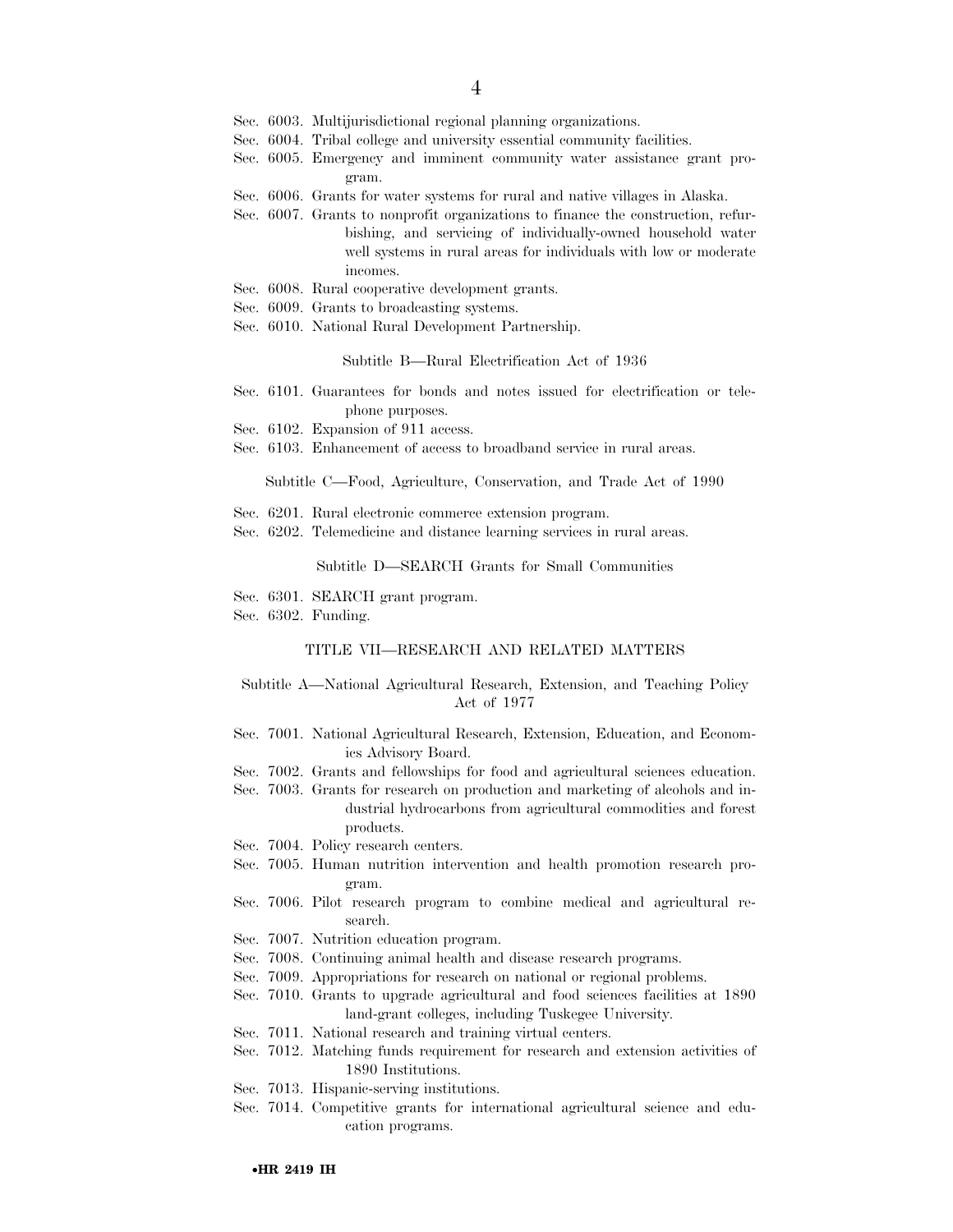- Sec. 7015. Research equipment grants.
- Sec. 7016. University research.
- Sec. 7017. Extension Service.
- Sec. 7018. Supplemental and alternative crops.
- Sec. 7019. Aquaculture research facilities.
- Sec. 7020. Rangeland research.
- Sec. 7021. Special authorization for biosecurity planning and response.
- Sec. 7022. Resident instruction and distance education grants program for insular area institutions of higher education.

Subtitle B—Food, Agriculture, Conservation, and Trade Act of 1990

- Sec. 7101. National genetic resources program.
- Sec. 7102. High-priority research and extension initiatives.
- Sec. 7103. Nutrient management research and extension initiative.
- Sec. 7104. Organic agriculture research and extension initiative.
- Sec. 7105. Agricultural telecommunications program.
- Sec. 7106. Assistive technology program for farmers with disabilities.
- Sec. 7107. National Rural Information Center Clearinghouse.

Subtitle C—Agricultural Research, Extension, and Education Reform Act of 1998

- Sec. 7201. Partnerships for high-value agricultural product quality research.
- Sec. 7202. Precision agriculture.
- Sec. 7203. Biobased products.
- Sec. 7204. Thomas Jefferson Initiative for crop diversification.
- Sec. 7205. Integrated research, education, and extension competitive grants program.
- Sec. 7206. Support for research regarding diseases of wheat, triticale, and barley caused by Fusarium graminearum or by Tilletia indica.
- Sec. 7207. Bovine Johne's disease control program.
- Sec. 7208. Grants for youth organizations.
- Sec. 7209. Agricultural biotechnology research and development for developing countries.
- Sec. 7210. Office of Pest Management Policy.

#### Subtitle D—Other Laws

- Sec. 7301. Critical Agricultural Materials Act.
- Sec. 7302. Equity in Educational Land-Grant Status Act of 1994.
- Sec. 7303. Research Facilities Act.
- Sec. 7304. National Agricultural Research, Extension, and Teaching Policy Act Amendments of 1985.
- Sec. 7305. Competitive, Special, and Facilities Research Grant Act.
- Sec. 7306. Beginning farmer and rancher development program.
- Sec. 7307. National Aquaculture Act of 1980.
- Sec. 7308. Agricultural Risk Protection Act of 2000.
- Sec. 7309. Renewable Resources Extension Act of 1978.

#### TITLE VIII—FORESTRY

Sec. 8001. Enhanced community fire protection.

#### TITLE IX—ENERGY

Sec. 9001. Biodiesel fuel education program.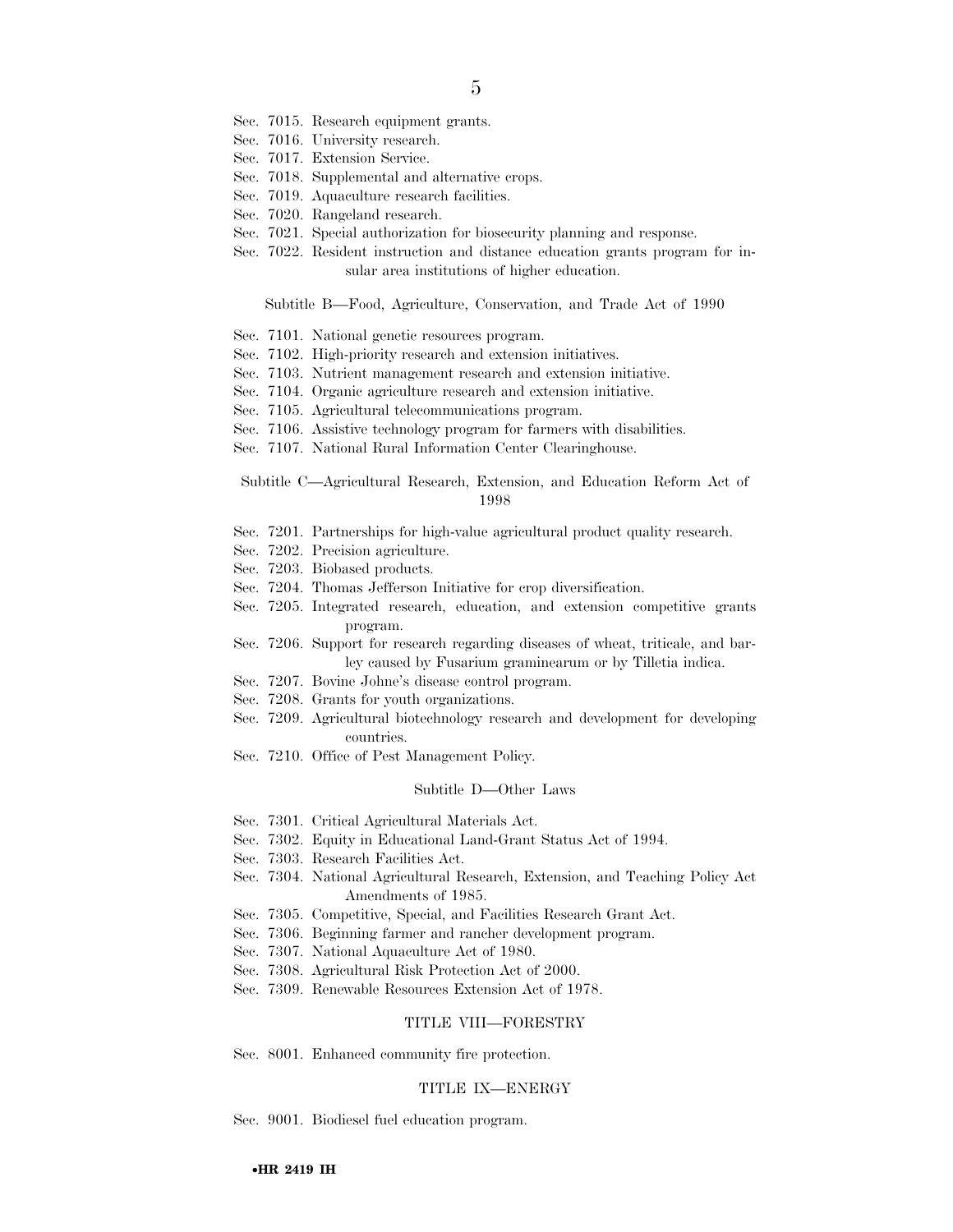Sec. 9002. Renewable energy systems and energy efficiency improvements.

#### TITLE X—MISCELLANEOUS

#### Subtitle A—Livestock

Sec. 10101. Pseudorabies eradication program.

Subtitle B—Specialty Crops

Sec. 10201. Farmers' market promotion program.

#### Subtitle C—Administration

Sec. 10301. Implementation funding and information management.

Sec. 10302. Outreach and assistance for socially disadvantaged farmers and ranchers.

Subtitle D—General Provisions

Sec. 10401. Cotton classification services.

- Sec. 10402. Program of public education regarding use of biotechnology in producing food for human consumption.
- Sec. 10403. Food and Agricultural Policy Research Institute.

## 1 **TITLE I—COMMODITY**  2 **PROGRAMS**

### 3 **Subtitle A—Commodity Programs**

#### 4 **SEC. 1001. COMMODITY PROGRAMS.**

5 (a) REAUTHORIZATION OF COMMODITY PRO-6 GRAMS.—

 (1) REAUTHORIZATION.—Except as provided in paragraph (2), title I of the Farm Security and Rural Investment Act of 2002 (7 U.S.C. 7910 et seq.) is amended by striking ''2007'' each place it 11 appears and inserting "2012".

12 (2) EXCEPTIONS.—Paragraph (1) does not 13 apply with respect to the following: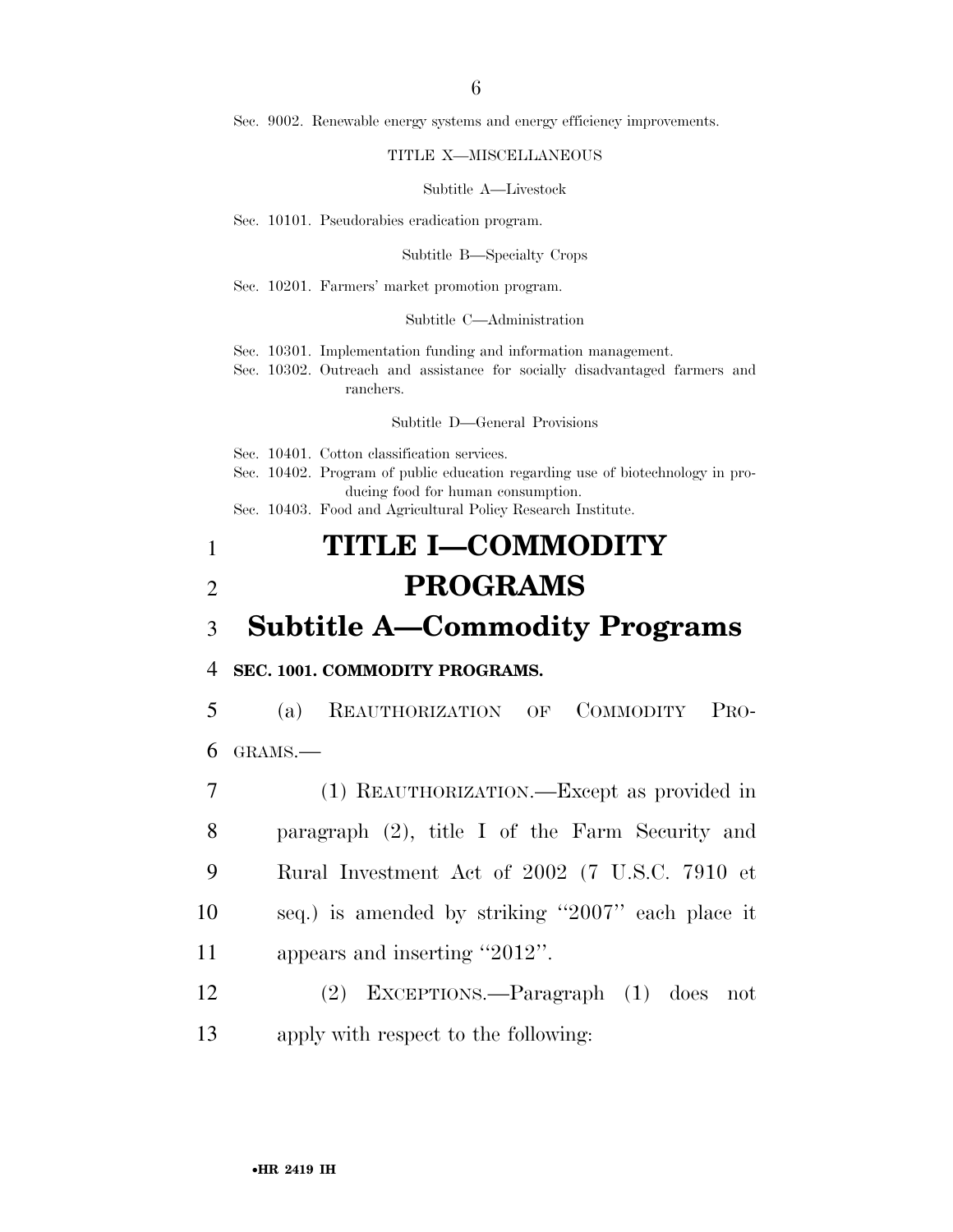| $\mathbf{1}$   | (A) Section $1103(d)(2)$ of the Farm Secu-           |
|----------------|------------------------------------------------------|
| $\overline{2}$ | rity and Rural Investment Act of 2002 (7)            |
| 3              | U.S.C. $7913(d)(2)$ ).                               |
| $\overline{4}$ | $(B)$ Section 1104 $(f)$ of the Farm Security        |
| 5              | and Rural Investment Act of 2002 (7 U.S.C.           |
| 6              | $7914(f)$ ).                                         |
| $\tau$         | (C) Section $1307(a)(6)$ of the Farm Secu-           |
| 8              | rity and Rural Investment Act of 2002 (7)            |
| 9              | U.S.C. $7957(a)(6)$ ).                               |
| 10             | (D) Section 1502 of the Farm Security                |
| 11             | and Rural Investment Act of 2002 (7 U.S.C.           |
| 12             | $7982(a)(6)$ ).                                      |
| 13             | (b) SPECIAL RULES.—                                  |
| 14             | $(1)$ Section 1103 $(d)(2)$ of the Farm Security     |
| 15             | and Rural Investment Act of 2002 (7 U.S.C.           |
| 16             | $7913(d)(2)$ is amended by striking "2007 erop       |
| 17             | year" and inserting "2007 through 2012 crop          |
| 18             | years".                                              |
| 19             | $(2)$ Section 1104 $(f)$ of the Farm Security and    |
| 20             | Rural Investment Act of $2002$ (7 U.S.C. 7914(f)) is |
| 21             | amended—                                             |
| 22             | (A) in paragraph $(3)(B)$ —                          |
| 23             | (i) in the subparagraph heading, by                  |
| 24             | striking "2007 CROP YEAR" and inserting              |
| 25             | "2007 THROUGH 2012 CROP YEARS"; and                  |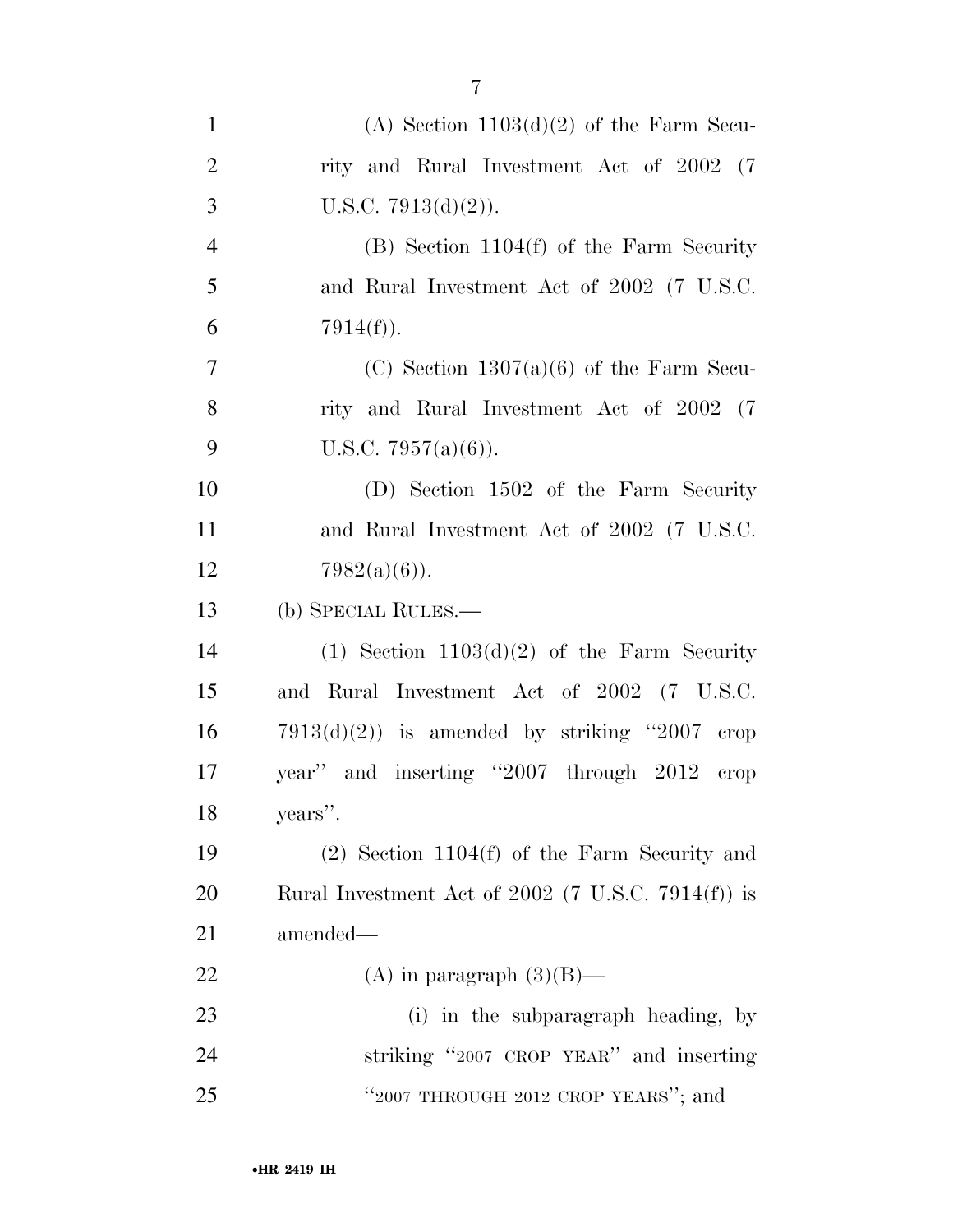| $\mathbf{1}$   | (ii) in the matter preceding clause (i),           |
|----------------|----------------------------------------------------|
| $\overline{2}$ | by striking "2007 crop year" and inserting         |
| 3              | "2007 through 2012 erop years"; and                |
| $\overline{4}$ | (B) in paragraph $(4)(B)$ —                        |
| 5              | (i) in the subparagraph heading, by                |
| 6              | striking "2007 CROP YEAR" and inserting            |
| $\overline{7}$ | "2007 THROUGH 2012 CROP YEARS"; and                |
| 8              | (ii) in clauses (i) and (ii), by striking          |
| 9              | "2007 erop year" both places it appears            |
| 10             | and inserting "2007 through 2012 crop              |
| 11             | years".                                            |
| 12             | $(3)$ Section 1202 $(b)$ of the Farm Security and  |
| 13             | Rural Investment Act of 2002 (7 U.S.C. 7932(b)) is |
| 14             | amended in the subsection heading by striking      |
| 15             | "2007" and inserting "2012".                       |
| 16             | (4) Section $1204(e)(1)$ of the Farm Security      |
| 17             | and Rural Investment Act of 2002 (7 U.S.C.         |
| 18             | $7934(e)(1)$ is amended by striking "2008" and in- |
| 19             | serting "2013".                                    |
| 20             | $(5)$ Section $1207(b)(1)(A)$ of the Farm Security |
| 21             | and Rural Investment Act of 2002 (7 U.S.C.         |
| 22             | $7937(b)(1)(A)$ is amended by striking "2008" and  |
| 23             | inserting "2013".                                  |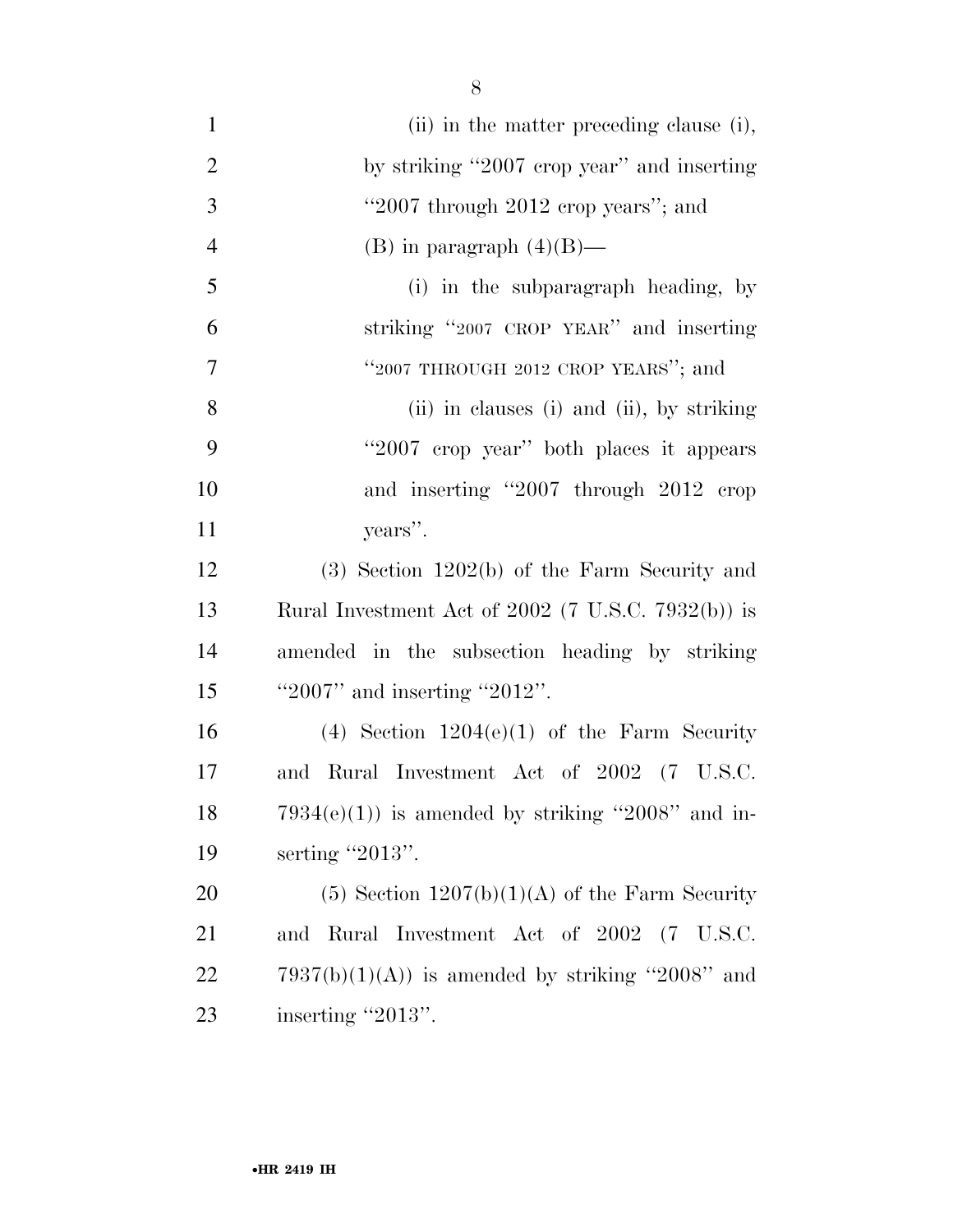| $\mathbf{1}$   | $(6)$ Section 1208 $(a)$ of the Farm Security and    |
|----------------|------------------------------------------------------|
| $\overline{2}$ | Rural Investment Act of $2002$ (7 U.S.C. 7938(a)) is |
| 3              | amended by striking "2008" and inserting "2013".     |
| $\overline{4}$ | $(7)$ Section $1303(e)(2)$ of the Farm Security      |
| 5              | and Rural Investment Act of 2002 (7 U.S.C.           |
| 6              | $7953(e)(2)$ is amended by striking "2007 erop       |
| $\tau$         | year" and inserting "2007 through 2012 crop          |
| 8              | years".                                              |
| 9              | $(8)$ Section 1304 $(g)$ of the Farm Security and    |
| 10             | Rural Investment Act of 2002 (7 U.S.C. 7954) is      |
| 11             | amended—                                             |
| 12             | (A) in paragraph $(3)(B)$ —                          |
| 13             | (i) in the subparagraph heading, by                  |
| 14             | striking "2007 CROP YEAR" and inserting              |
| 15             | "2007 THROUGH 2012 CROP YEARS"; and                  |
| 16             | (ii) in the matter preceding clause (i),             |
| 17             | by striking "2007 erop year" and inserting           |
| 18             | "2007 through $2012$ crop years"; and                |
| 19             | (B) in paragraph $(4)(C)$ —                          |
| 20             | (i) in the subparagraph heading, by                  |
| 21             | striking "2007 CROP YEAR" and inserting              |
| 22             | "2007 THROUGH 2012 CROP YEARS"; and                  |
| 23             | (ii) in clauses (i) and (ii), by striking            |
| 24             | "2007 crop year" both places it appears              |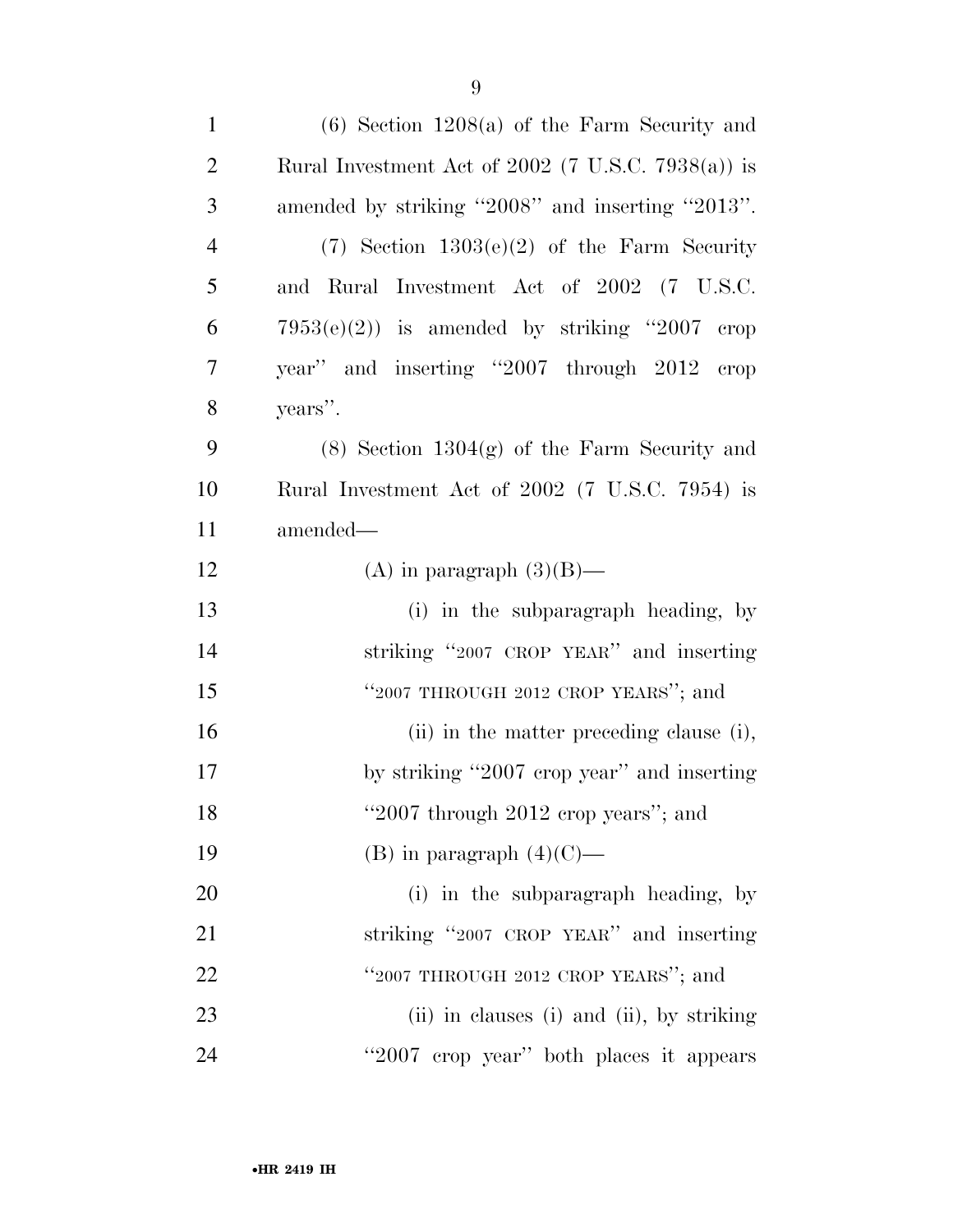and inserting ''2007 through 2012 crop years''.

**Subtitle B—Sugar** 

#### **SEC. 1101. SUGAR PROGRAM.**

 Section 156(j) of the Federal Agriculture Improve- ment and Reform Act of 1996 (7 U.S.C. 7272(j)) is amended by striking ''2007'' and inserting ''2012''.

### **SEC. 1102. FLEXIBLE MARKETING ALLOTMENTS FOR SUGAR.**

10 Section  $359b(a)(1)$  of the Agricultural Adjustment Act of 1938 (7 U.S.C. 1359bb(a)(1)) is amended in the matter preceding subparagraph (A) by striking ''2007'' and inserting ''2012''.

**Subtitle C—Dairy** 

**SEC. 1201. DAIRY EXPORT INCENTIVE AND DAIRY INDEM-**

### **NITY PROGRAMS.**

 (a) DAIRY EXPORT INCENTIVE PROGRAM.—Section 153(a) of the Food Security Act of 1985 (15 U.S.C. 713a– 19 14(a)) is amended by striking "2007" and inserting ''2012''.

 (b) DAIRY INDEMNITY PROGRAM.—Section 3 of Pub- lic Law 90–484 (7 U.S.C. 450*l*) is amended by striking ''2007'' and inserting ''2012''.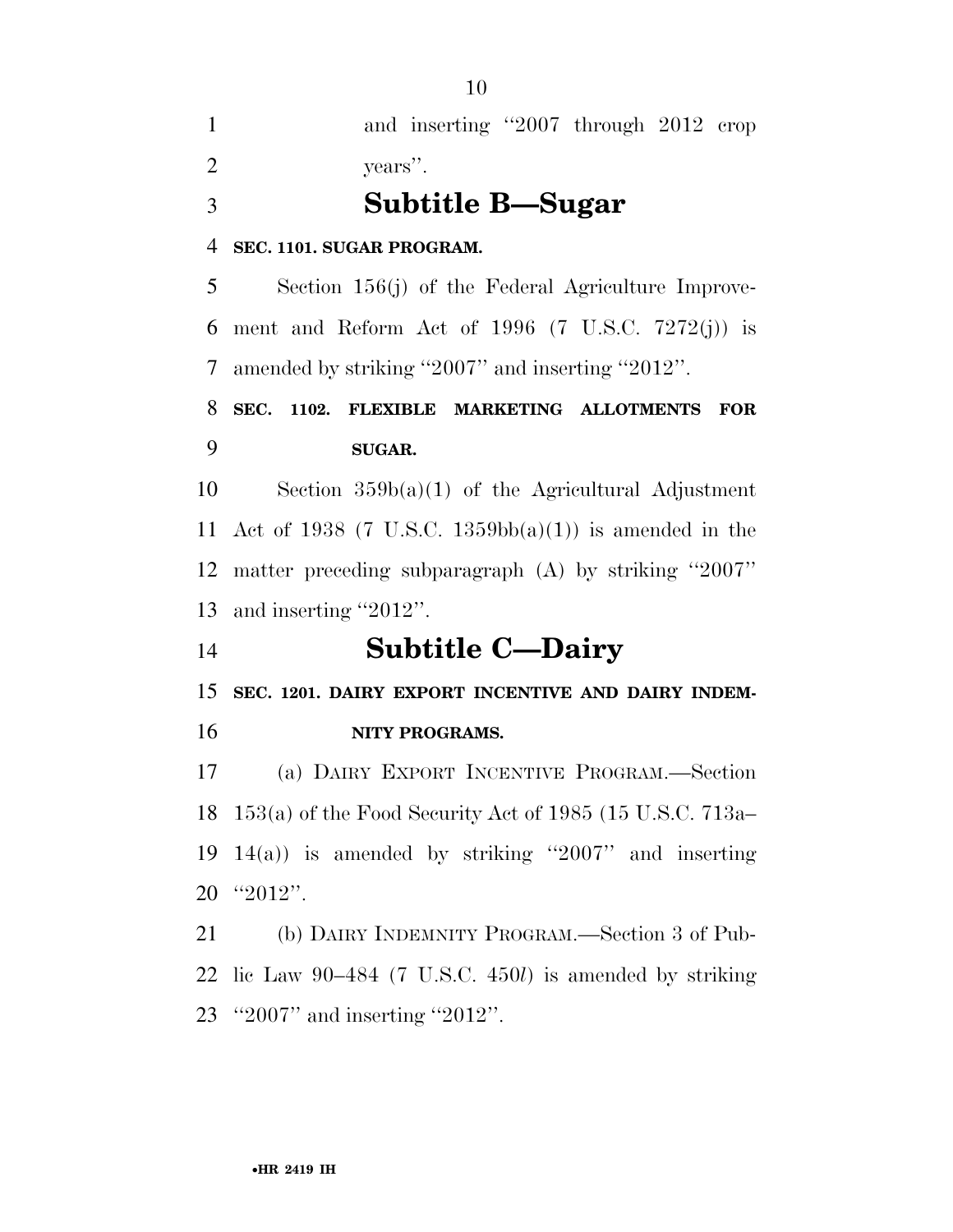4 tion Act of 1983 (7 U.S.C.  $4504(e)(2)$ ) is amended by striking ''2007'' and inserting ''2012''.

## **Subtitle D—Administration**

### **SEC. 1301. ADJUSTED GROSS INCOME LIMITATION.**

 Section 1001D(e) of the Food Security Act of 1985 9 (7 U.S.C. 1308–3a(e)) is amended by striking "2007" and inserting ''2012''.

## **TITLE II—CONSERVATION**

### **Subtitle A—Conservation Security**

### **SEC. 2001. CONSERVATION SECURITY PROGRAM.**

 (a) IN GENERAL.—Section 1238A(a) of the Food Se- curity Act of 1985 (16 U.S.C. 3838a(a)) is amended by striking ''2011'' and inserting ''2012''.

 (b) TECHNICAL ASSISTANCE.—Section 1238C(g) of 18 the Food Security Act of 1985 (16 U.S.C.  $3838c(g)$ ) is amended by striking ''2007'' and inserting ''2012''.

## **Subtitle B—Conservation Reserve**

### **SEC. 2101. CONSERVATION RESERVE PROGRAM.**

 (a) IN GENERAL.—Section 1231(a) of the Food Se-23 curity Act of 1985 (16 U.S.C.  $3831(a)$ ) is amended by striking ''2007'' and inserting ''2012''.

•**HR 2419 IH** (b) MAXIMUM ENROLLMENT.—Section 1231(d) of the Food Security Act of 1985 (16 U.S.C. 3831(d)) is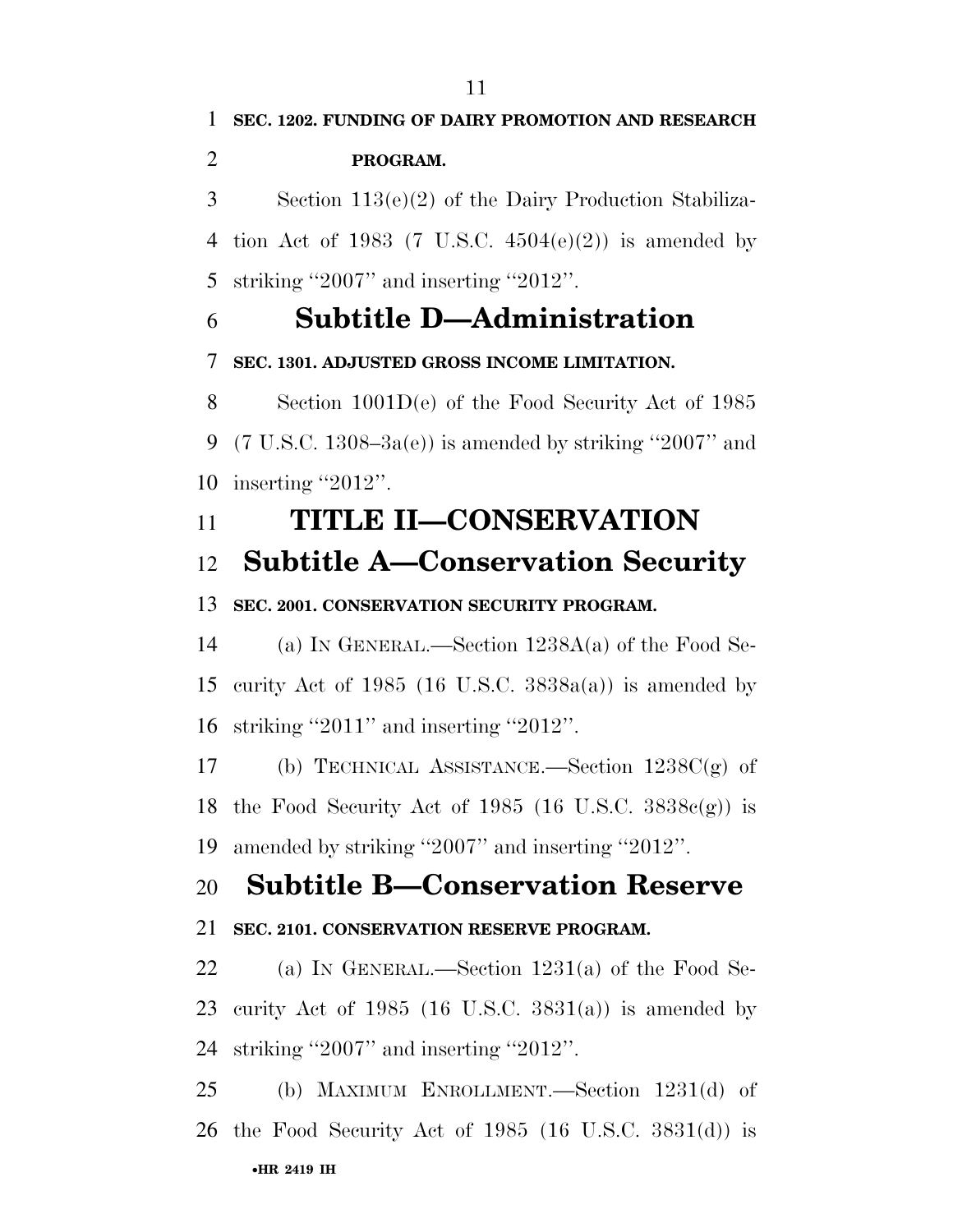amended by striking by striking ''2007'' and inserting ''2012''.

 (c) PILOT PROGRAM FOR ENROLLMENT OF WET- LAND AND BUFFER ACREAGE IN CONSERVATION RE- SERVE.—Section 1231(h)(1)(A) of the Food Security Act 6 of 1985 (16 U.S.C. 3831(h)(1)(A)) is amended by striking ''2007'' and inserting ''2012''.

## **Subtitle C—Environmental Quality Incentives**

 **SEC. 2201. ENVIRONMENTAL QUALITY INCENTIVES PRO-GRAM.** 

12 (a) IN GENERAL.—Section  $1240B(a)(1)$  of the Food Security Act of 1985 (16 U.S.C. 3839aa–2(a)(1)) is amended by striking ''2010'' and inserting ''2012''.

 (b) ALLOCATION OF FUNDING.—Section 1240B(g) of the Food Security Act of 1985 (16 U.S.C. 3839aa–2(g)) is amended by striking ''2007'' and inserting ''2012''.

 (c) GROUND AND SURFACE WATER CONSERVA-19 TION.—Section  $1240I(c)(1)(C)$  of the Food Security Act 20 of 1985 (16 U.S.C. 3839aa–9(c)(1)(C)) is amended by striking ''2007'' and inserting ''2012''.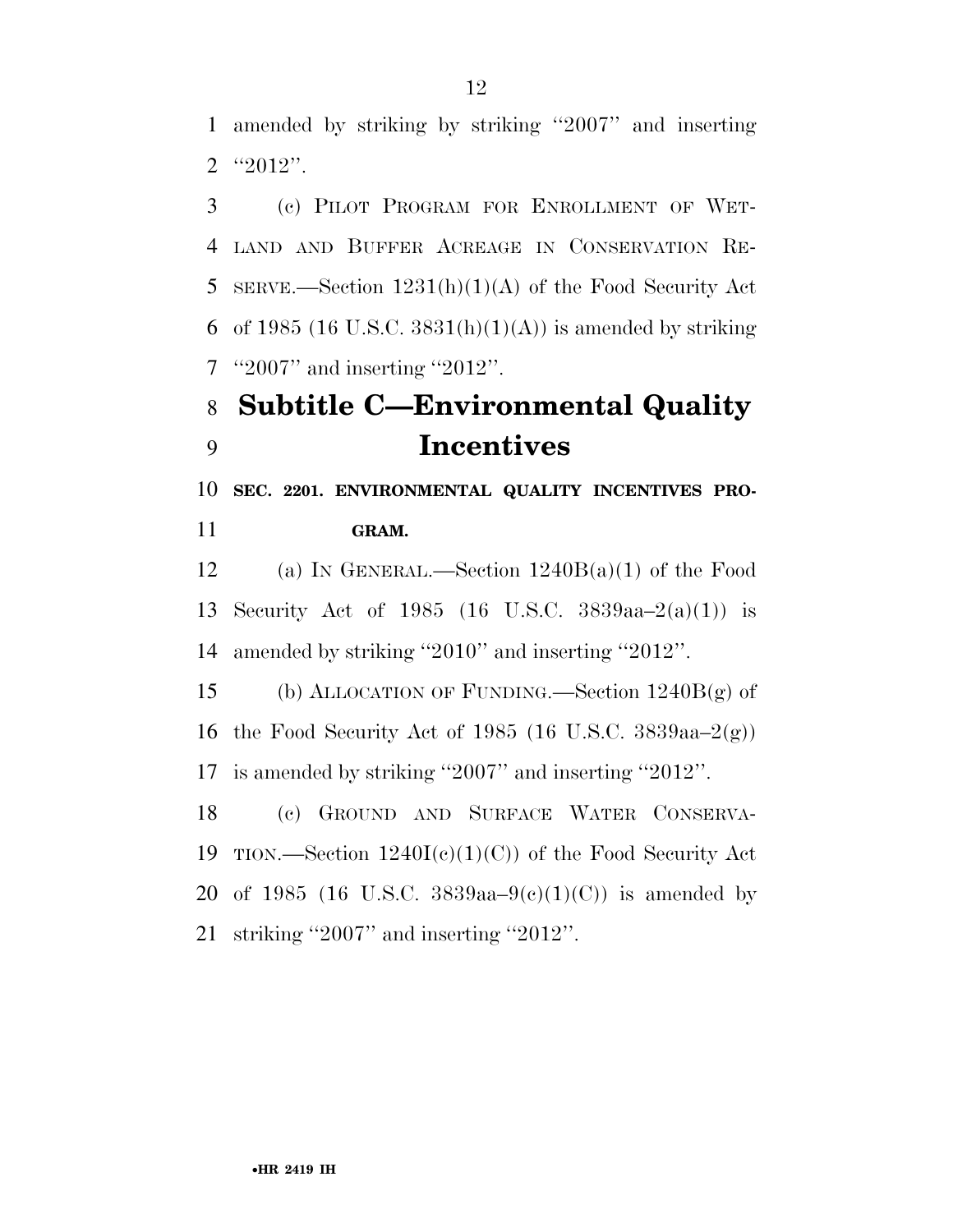## **Subtitle D—Other Conservation Programs**

**SEC. 2301. AGRICULTURAL MANAGEMENT ASSISTANCE.** 

 Section 524(b)(4)(B) of the Federal Crop Insurance 5 Act (7 U.S.C.  $1524(b)(4)(B)$ ) is amended by striking ''2007'' each place it appears and inserting ''2012''.

### **SEC. 2302. CONSERVATION OF PRIVATE GRAZING LAND.**

 Section 1240M(e) of the Food Security Act of 1985 9 (16 U.S.C.  $3839bb(e)$ ) is amended by striking "2007" and inserting ''2012''.

 **SEC. 2303. GRASSROOTS SOURCE WATER PROTECTION PROGRAM.** 

 Section 1240O(b) of the Food Security Act of 1985 (16 U.S.C. 3839bb–2(b)) is amended by striking ''2007'' and inserting ''2012''.

 **SEC. 2304. GREAT LAKES BASIN PROGRAM FOR SOIL ERO-SION AND SEDIMENT CONTROL.** 

 Section 1240P(c) of the Food Security Act of 1985 (16 U.S.C. 3839bb–3(c)) is amended by striking ''2007'' and inserting ''2012''.

### **SEC. 2305. FARM VIABILITY PROGRAM.**

 Section 1238J(b) of the Food Security Act of 1985 (16 U.S.C. 3838j(b)) is amended by striking ''2007'' and inserting ''2012''.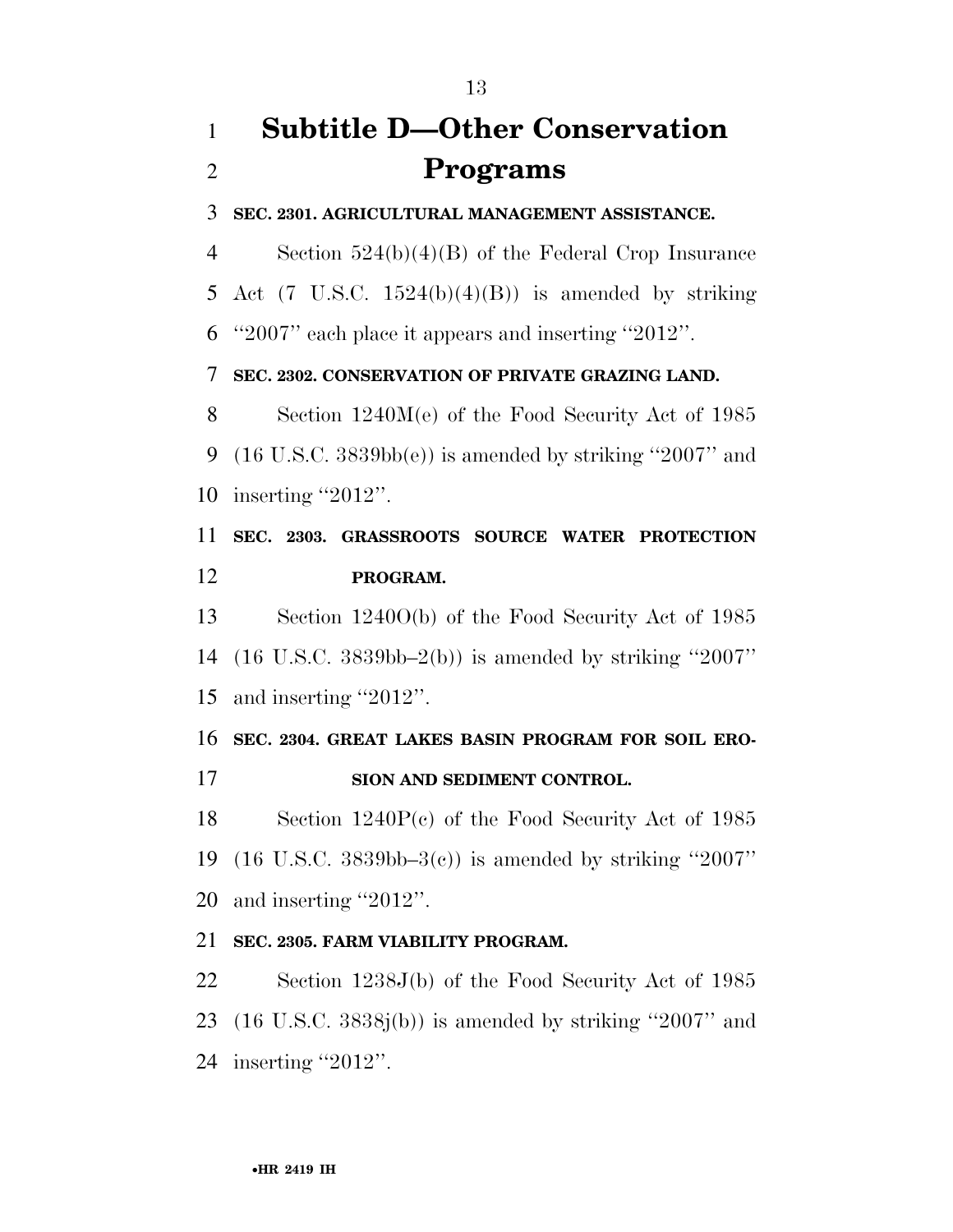| 1              | SEC. 2306. SMALL WATERSHED REHABILITATION PRO-            |
|----------------|-----------------------------------------------------------|
| $\overline{2}$ | GRAM.                                                     |
| 3              | Section 14(h) of the Watershed Protection and Flood       |
| $\overline{4}$ | Prevention Act $(16 \text{ U.S.C. } 1012(h))$ is amended— |
| 5              | $(1)$ in paragraph $(1)$ , by striking subparagraphs      |
| 6              | $(D)$ , $(E)$ , and $(F)$ and inserting the following new |
| 7              | subparagraphs:                                            |
| 8              | "(D) $$60,000,000$ for fiscal year 2006;                  |
| 9              | and                                                       |
| 10             | "(E) $$65,000,000$ for each of fiscal years               |
| 11             | $2007$ through $2012$ "; and                              |
| 12             | $(2)$ in paragraph $(2)(E)$ , by striking "fiscal year"   |
| 13             | 2007" and inserting "each of fiscal years 2007            |
| 14             | through $2012$ ".                                         |
| 15             | <b>Subtitle E—Funding</b>                                 |
| 16             | SEC. 2401. FUNDING OF CONSERVATION PROGRAMS UNDER         |
| 17             | FOOD SECURITY ACT OF 1985.                                |
| 18             | Section $1241(a)$ of the Food Security Act of 1985        |
| 19             | $(16 \text{ U.S.C. } 3841(a))$ is amended—                |
| 20             | $(1)$ in the matter preceding paragraph $(1)$ , by        |
| 21             | striking "2007" and inserting "2012";                     |
| 22             | $(2)$ in paragraph $(4)(E)$ , by striking "fiscal year"   |
| 23             | 2007" and inserting "each of fiscal years 2007            |
| 24             | through $2012$ ";                                         |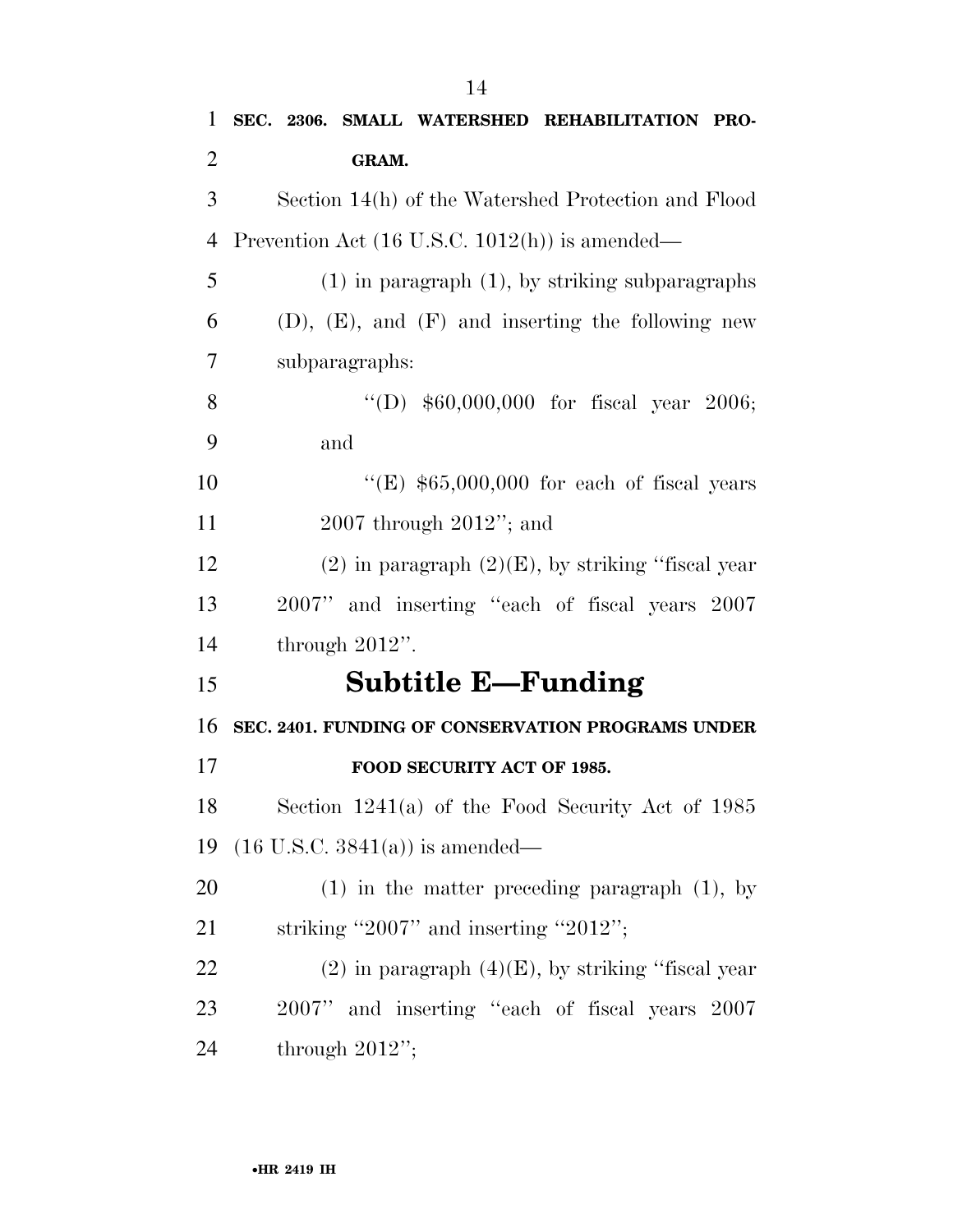1 (3) in paragraph  $(6)(F)$ , by striking "fiscal year 2010'' and inserting ''each of fiscal years 2010 through 2012''; and 4 (4) in paragraph  $(7)(D)$ , by striking "2007" 5 and inserting "2012". **TITLE III—TRADE Subtitle A—Agricultural Trade De- velopment and Assistance Act of 1954 SEC. 3001. LEVELS OF ASSISTANCE.**  Section 204(a) of the Agricultural Trade Develop-12 ment and Assistance Act of 1954 (7 U.S.C. 1724(a)) is amended by striking ''2007'' each place it appears and 14 inserting "2012". **SEC. 3002. FOOD AID CONSULTATIVE GROUP.**  Section 205(f) of the Agricultural Trade Develop- ment and Assistance Act of 1954 (7 U.S.C. 1725(f)) is amended by striking ''2007'' and inserting ''2012''. **SEC. 3003. ASSISTANCE FOR STOCKPILING AND RAPID TRANSPORTATION, DELIVERY, AND DIS-TRIBUTION OF SHELF-STABLE PRE-**

**PACKAGED FOODS.** 

 Section 208(f) of the Agricultural Trade Develop- ment and Assistance Act of 1954 (7 U.S.C. 1726b(f)) is amended by striking ''2007'' and inserting ''2012''.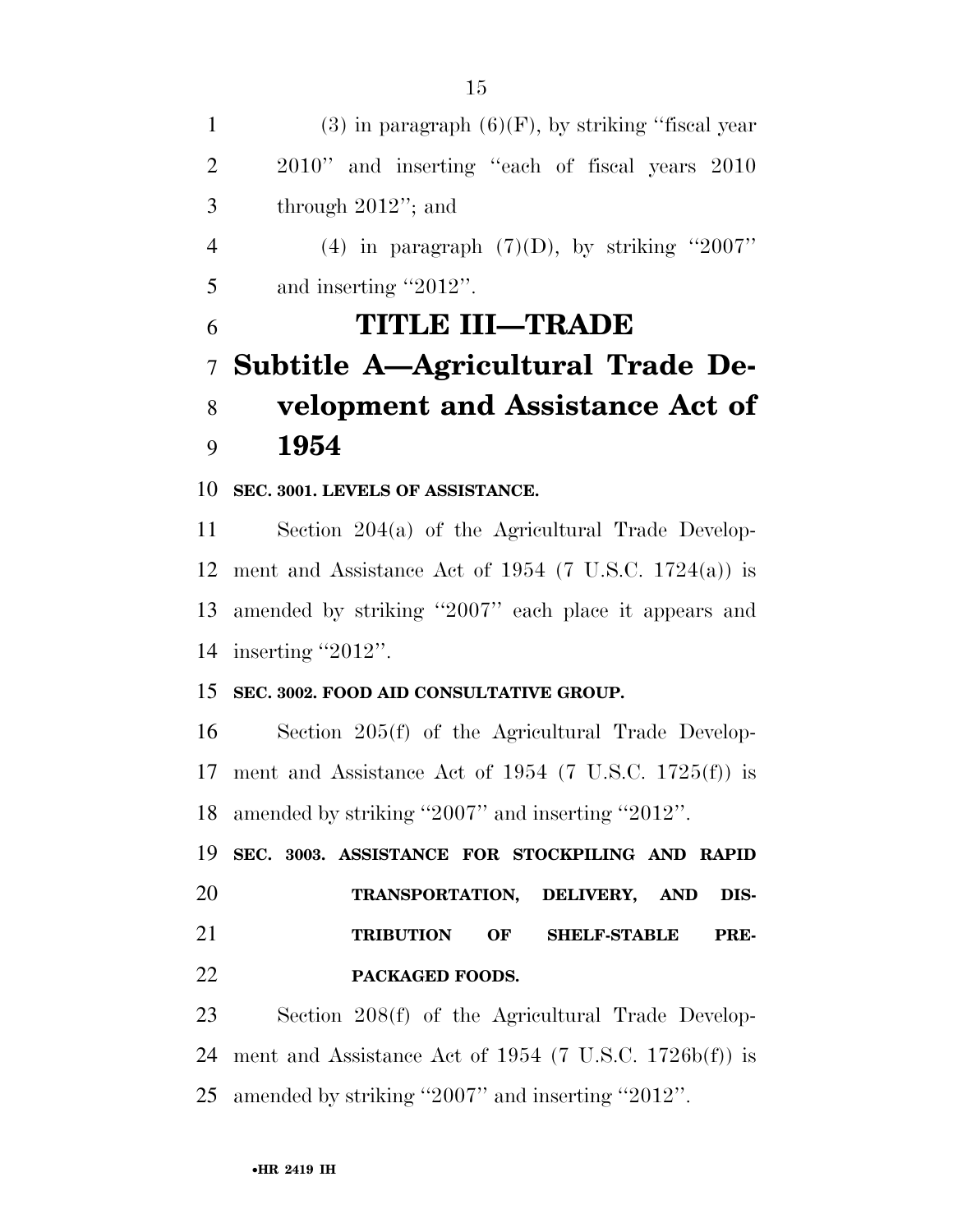### **SEC. 3004. PREPOSITIONING.**

 Section 407(c)(4) of the Agricultural Trade Develop-3 ment and Assistance Act of 1954 (7 U.S.C.  $1736a(c)(4)$ ) is amended by striking ''2007'' and inserting ''2012''.

### **SEC. 3005. EXPIRATION DATE.**

 Section 408 of the Agricultural Trade Development and Assistance Act of 1954 (7 U.S.C. 1736b) is amended by striking ''2007'' and inserting ''2012''.

### **SEC. 3006. MICRONUTRIENT FORTIFICATION PROGRAMS.**

 Section 415(d) of the Agricultural Trade Develop- ment and Assistance Act of 1954 (7 U.S.C. 1736g–2(d)) is amended by striking ''2007'' and inserting ''2012''.

**SEC. 3007. JOHN OGONOWSKI FARMER-TO-FARMER PRO-**

### **GRAM.**

 Section 501 of the Agricultural Trade Development and Assistance Act of 1954 (7 U.S.C. 1737(d)) is amend- ed by striking ''2007'' each place it appears and inserting ''2012''.

### **Subtitle B—Agricultural Trade Act of 1978 and Related Statutes**

### **SEC. 3101. EXPORT CREDIT GUARANTEE PROGRAM.**

 (a) PROCESSED AND HIGH-VALUE PRODUCTS.—Sec-23 tion  $202(k)(1)$  of the Agricultural Trade Act of 1978 (7) 24 U.S.C.  $5622(k)(1)$  is amended by striking "2007" and inserting ''2012''.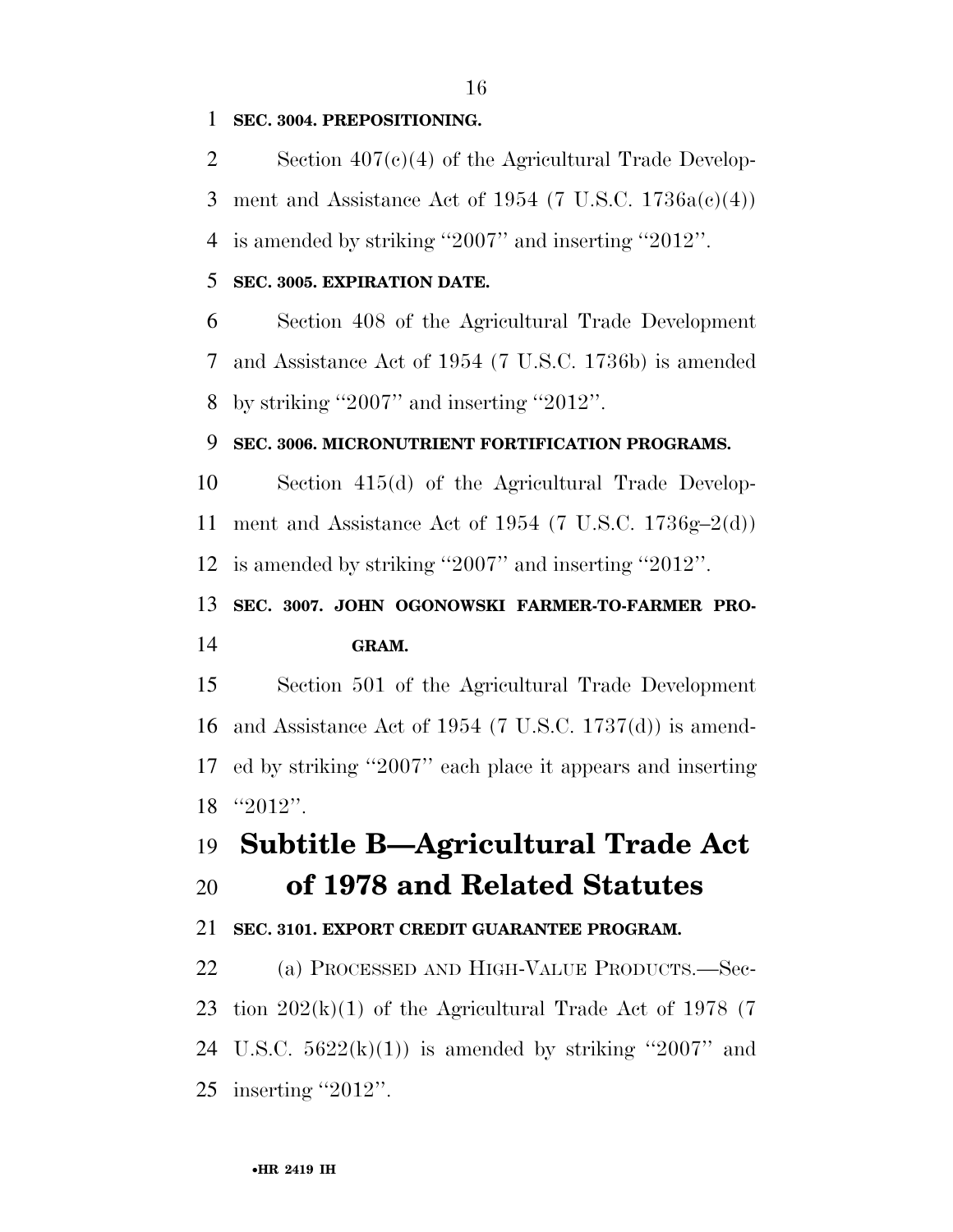(b) REAUTHORIZATION.—Section 211(b)(1) of the 2 Agricultural Trade Act of 1978  $(7 \text{ U.S.C. } 5641(b)(1))$  is amended by striking ''2007'' and inserting ''2012''.

### **SEC. 3102. MARKET ACCESS PROGRAM.**

 Section 211(c)(1)(A) of the Agricultural Trade Act 6 of 1978 (7 U.S.C.  $5641(e)(1)(A)$ ) is amended by striking ''and 2007'' and inserting ''through 2012''.

### **SEC. 3103. EXPORT ENHANCEMENT PROGRAM.**

 Section 301(e)(1)(G) of the Agricultural Trade Act 10 of 1978 (7 U.S.C.  $5651(e)(1)(G)$ ) is amended by striking ''2007'' and inserting ''2012''.

### **SEC. 3104. FOREIGN MARKET DEVELOPMENT COOPERATOR PROGRAM.**

 Section 703(a) of the Agricultural Trade Act of 1978 (7 U.S.C. 5723(a)) is amended by striking ''2007'' and inserting ''2012''.

### **SEC. 3105. FOOD FOR PROGRESS ACT OF 1985.**

 The Food for Progress Act of 1985 (7 U.S.C. 1736o) is amended by striking ''2007'' each place it appears and inserting ''2012''.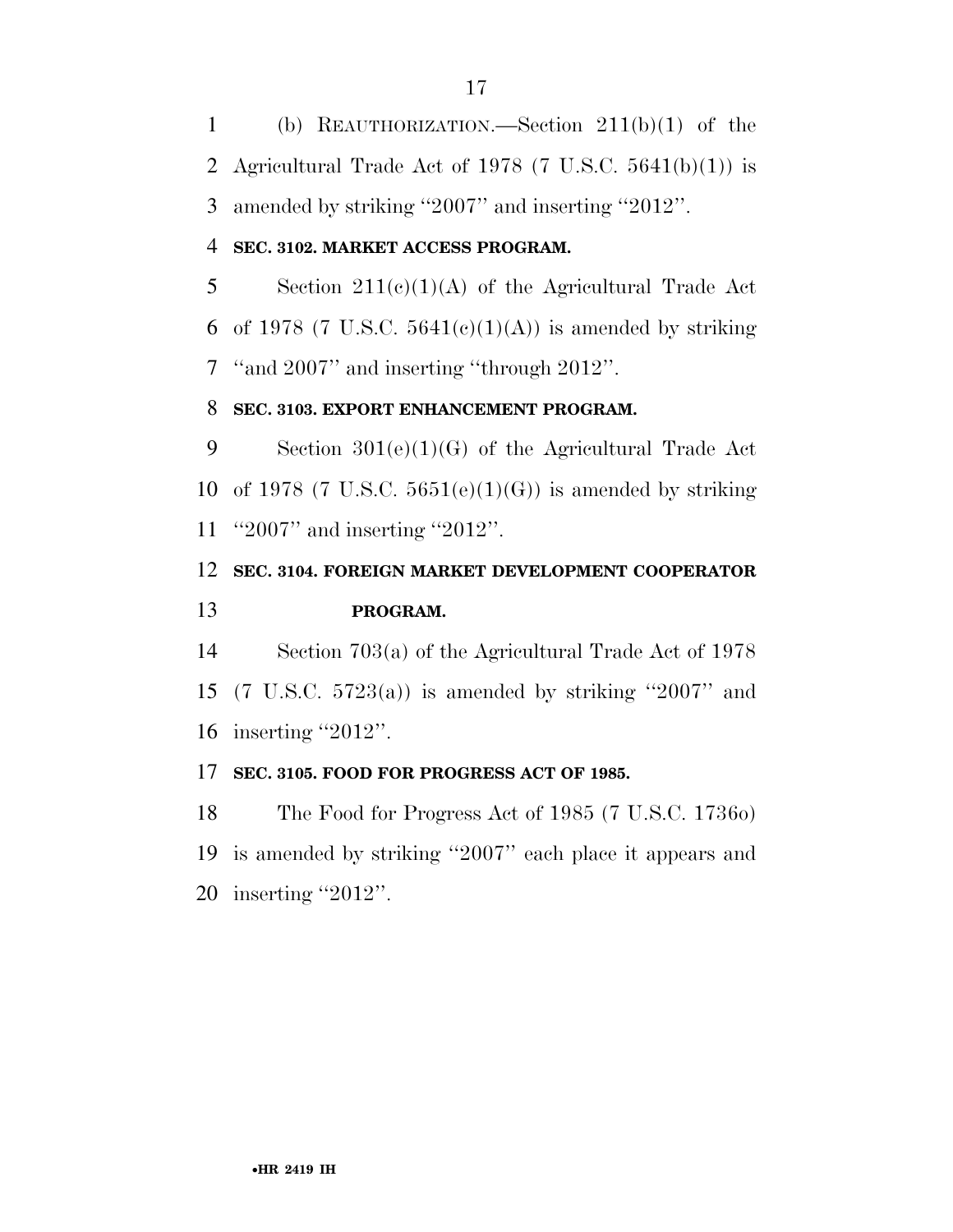## **SEC. 3106. MCGOVERN-DOLE INTERNATIONAL FOOD FOR EDUCATION AND CHILD NUTRITION PRO-GRAM.**

 Section 3107(l)(2) of the Farm Security and Rural Investment Act of 2002 (7 U.S.C. 1736*o*–1(l)(2)) is amended by striking ''2007'' and inserting ''2012''.

### **Subtitle C—Miscellaneous**

### **SEC. 3201. BILL EMERSON HUMANITARIAN TRUST.**

 Section 302 of the Bill Emerson Humanitarian Trust Act (7 U.S.C. 1736f–1) is amended by striking ''2007'' 11 each place it appears in subsection  $(b)(2)(B)(i)$  and para- graphs (1) and (2) of subsection (h) and inserting ''2012''. **SEC. 3202. EMERGING MARKETS.** 

## Section 1542 of the Food, Agriculture, Conservation, and Trade Act of 1990 (7 U.S.C. 5622 note; Public Law 16 101–624) is amended in subsections (a) and  $(d)(1)(A)(i)$ by striking ''2007'' and inserting ''2012''.

### **SEC. 3203. BIOTECHNOLOGY AND AGRICULTURAL TRADE**

### **PROGRAM.**

 Section 1543A(d) of the Food, Agriculture, Conserva- tion, and Trade Act of 1990 (7 U.S.C. 5679(d)) is amend-ed by striking ''2007'' and inserting ''2012''.

### **SEC. 3204. TECHNICAL ASSISTANCE FOR SPECIALTY CROPS.**

 Section 3205(d) of the Farm Security and Rural In-25 vestment Act of 2002 (7 U.S.C.  $5680(d)$ ) is amended by striking ''2007'' and inserting ''2012''.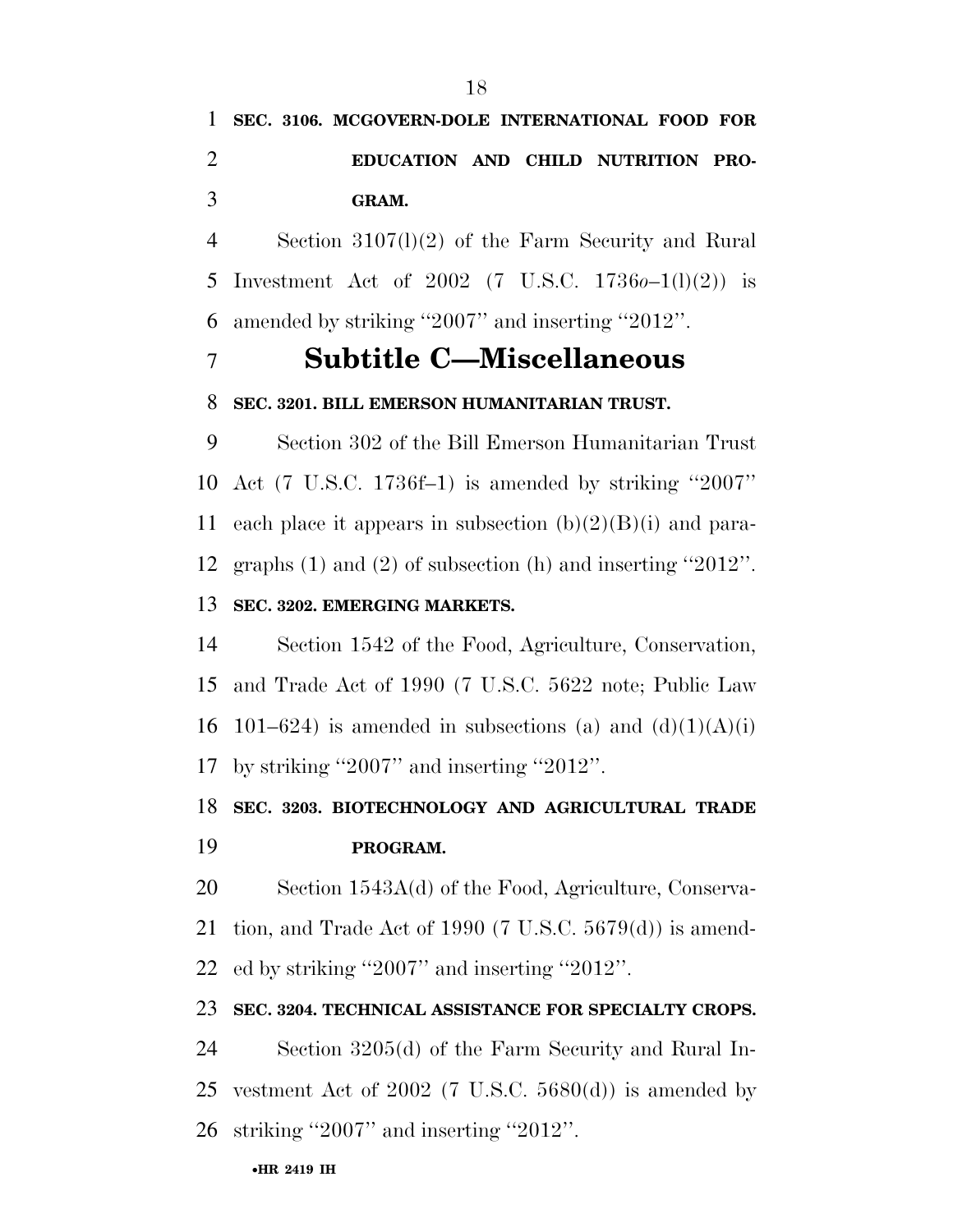## **TITLE IV—NUTRITION PROGRAMS Subtitle A—Food Stamp Program SEC. 4001. GRANTS FOR SIMPLE APPLICATION AND ELIGI- BILITY DETERMINATION SYSTEMS AND IM- PROVED ACCESS TO BENEFITS.**  Section 11(t)(1) of the Food Stamp Act of 1977 (7 8 U.S.C.  $2020(t)(1)$  is amended by striking "2007" and in- serting ''2012''. **SEC. 4002. EMPLOYMENT AND TRAINING PROGRAM.**  Section 16(h)(1) of the Food Stamp Act of 1977 (7 12 U.S.C.  $2025(h)(1)$  is amended by striking "2007" each place it appears and inserting ''2012''. **SEC. 4003. REDUCTIONS IN PAYMENTS FOR ADMINISTRA- TIVE COSTS.**  Section 16(k)(3) of the Food Stamp Act of 1977 (7 17 U.S.C.  $2025(k)(3)$  is amended by striking "2007" each place it appears and inserting ''2012''. **SEC. 4004. CASH PAYMENT PILOT PROJECTS.**  20 Section  $17(b)(1)(B)(vi)$  of the Food Stamp Act of 21 1977 (7 U.S.C. 2026(b)(1)(B)(vi)) is amended by striking ''2007'' and inserting ''2012''.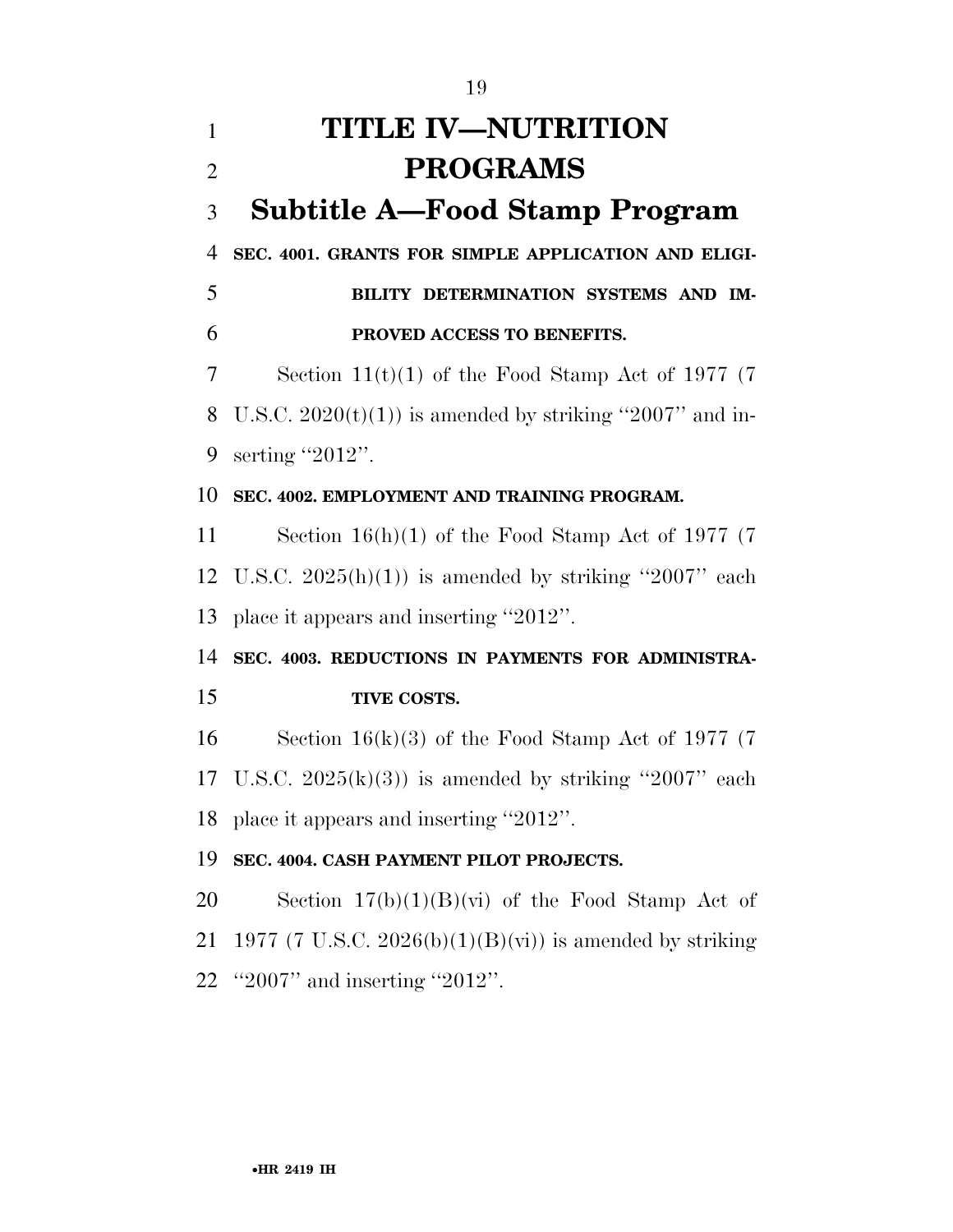Section 18(a)(1) of the Food Stamp Act of 1977 (7 3 U.S.C.  $2027(a)(1)$  is amended in the first sentence by striking ''2007'' and inserting ''2012''.

 **SEC. 4006. CONSOLIDATED BLOCK GRANTS FOR PUERTO RICO AND AMERICAN SAMOA.** 

7 Section  $19(a)(2)(A)(ii)$  of the Food Stamp Act of 8 1977 (7 U.S.C. 2028(a)(2)(A)(ii)) is amended by striking ''2007'' and inserting ''2012''.

### **SEC. 4007. ASSISTANCE FOR COMMUNITY FOOD PROJECTS.**

 Section 25 of the Food Stamp Act of 1977 (7 U.S.C. 12 2034) is amended in subsections  $(b)(2)(B)$  and  $(h)(4)$  by striking ''2007'' each place it appears and inserting ''2012''.

## **SEC. 4008. AVAILABILITY OF COMMODITIES FOR THE EMER-**

### **GENCY FOOD ASSISTANCE PROGRAM.**

 Section 27(a) of the Food Stamp Act of 1977 (7 18 U.S.C.  $2036(a)$  is amended by striking "2007" and in-serting ''2012''.

### **Subtitle B—Commodity Distribution**

### **SEC. 4101. COMMODITY SUPPLEMENTAL FOOD PROGRAM.**

 (a) COMMODITY DISTRIBUTION PROGRAM.—Section 4(a) of the Agriculture and Consumer Protection Act of 1973 (7 U.S.C. 612c note; Public Law 93–86) is amended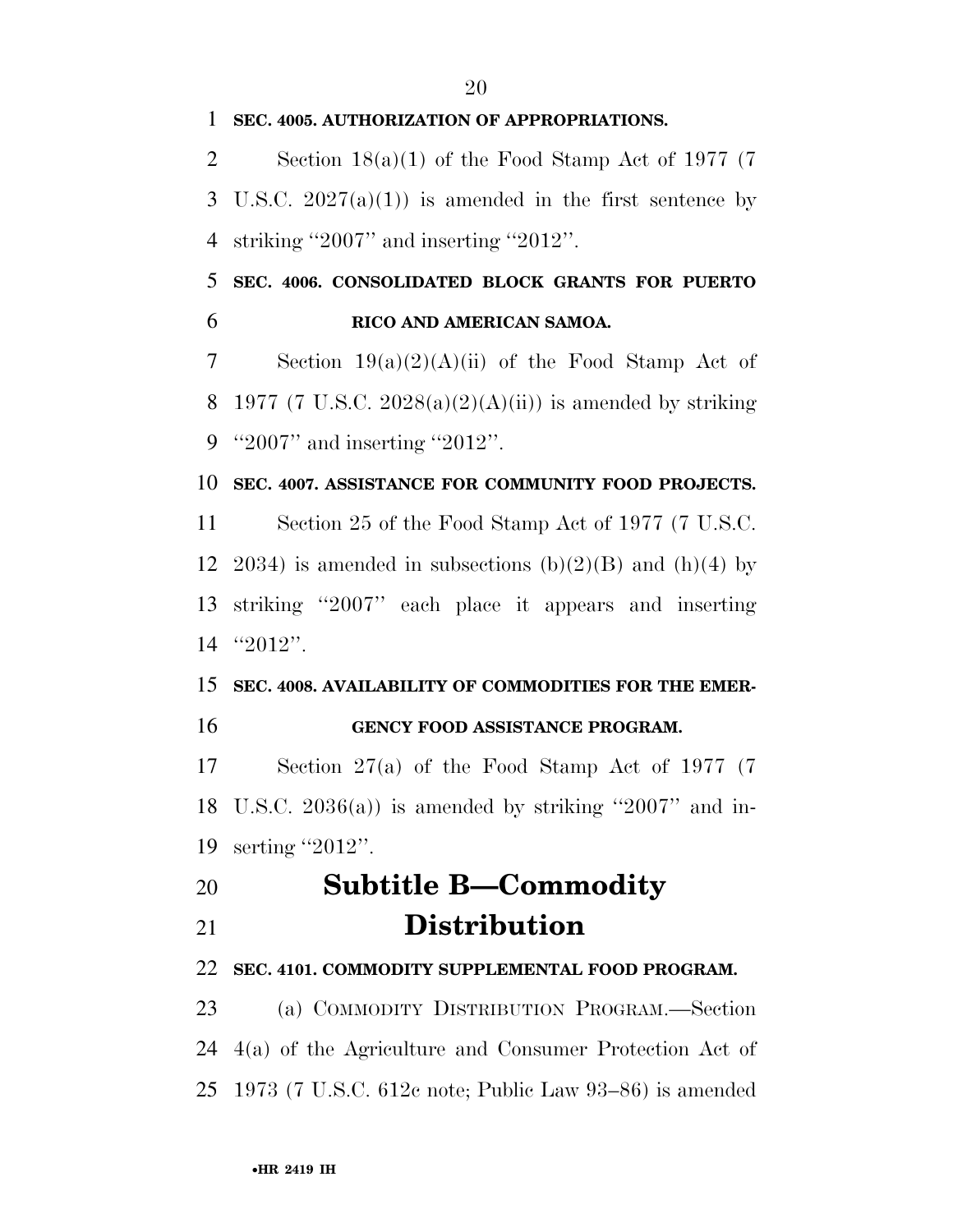(b) COMMODITY SUPPLEMENTAL FOOD PROGRAM.— Section 5 of the Agriculture and Consumer Protection Act of 1973 (7 U.S.C. 612c note; Public Law 93–86) is amended—

 (1) in subsections (a) and (d), by striking ''2007'' each place it appears and inserting ''2012''; and

10 (2) in subsection (a)(2)(B), in the subpara- graph heading, by striking ''2007'' and inserting  $12 \frac{12012}{},$ 

### **SEC. 4102. DISTRIBUTION OF SURPLUS COMMODITIES TO SPECIAL NUTRITION PROJECTS.**

 Section 1114(a)(2)(A) of the Agriculture and Food Act of 1981 (7 U.S.C. 1431e(2)(A)) is amended in the first sentence by striking ''2007'' and inserting ''2012''. **SEC. 4103. EMERGENCY FOOD ASSISTANCE.** 

 Section 204(a)(1) of the Emergency Food Assistance 20 Act of 1983 (7 U.S.C.  $7508(a)(1)$ ) is amended in the first sentence by striking ''2007'' and inserting ''2012''.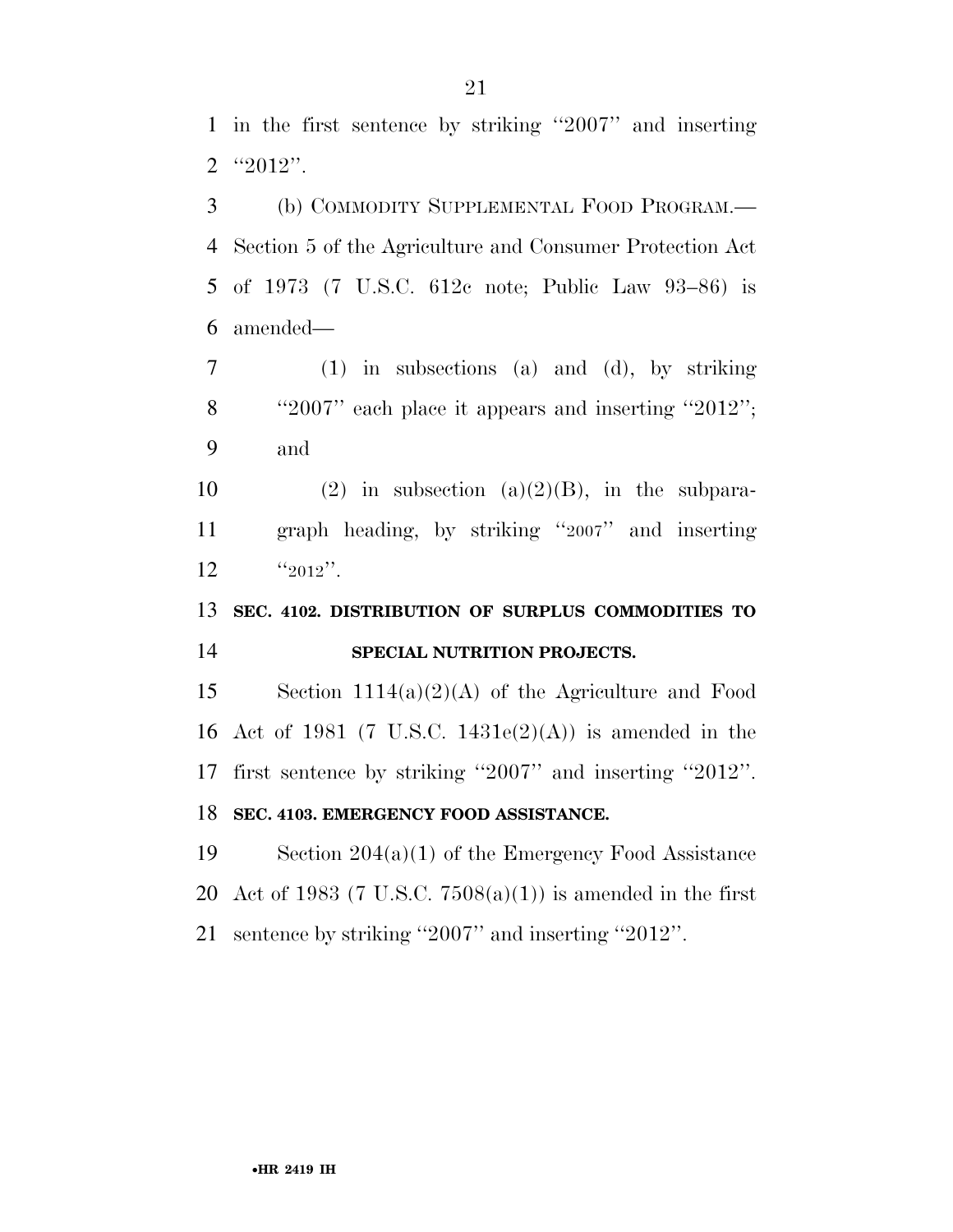## **Subtitle C—Miscellaneous**

### **SEC. 4201. SENIORS FARMERS' MARKET NUTRITION PRO-GRAM.**

 Section 4402(a) of the Farm Security and Rural In-5 vestment Act of (7 U.S.C.  $3007(a)$ ) is amended by striking ''2007'' and inserting ''2012''.

### **SEC. 4202. NUTRITION INFORMATION AND AWARENESS PILOT PROGRAM.**

 Section 4403(f) of the Farm Security and Rural In- vestment Act of 2002 (7 U.S.C. 3171 note; Public Law 107–171) is amended by striking ''2007'' and inserting  $12 \t$  "2012".

**TITLE V—CREDIT** 

## **Subtitle A—Farm Ownership Loans**

**SEC. 5001. BEGINNING FARMER AND RANCHER CONTRACT** 

**LAND SALES PROGRAM.** 

 Section 310F(a) of the Consolidated Farm and Rural Development Act (7 U.S.C. 1936(a)) is amended by strik-ing ''2007'' and inserting ''2012''.

## **Subtitle B—Administrative Provisions**

### **SEC. 5101. LOAN AUTHORIZATION LEVELS.**

 Section 346(b)(1) of the Consolidated Farm and Rural Development Act (7 U.S.C. 1994(b)(1)) is amended by striking ''2007'' and inserting ''2012''.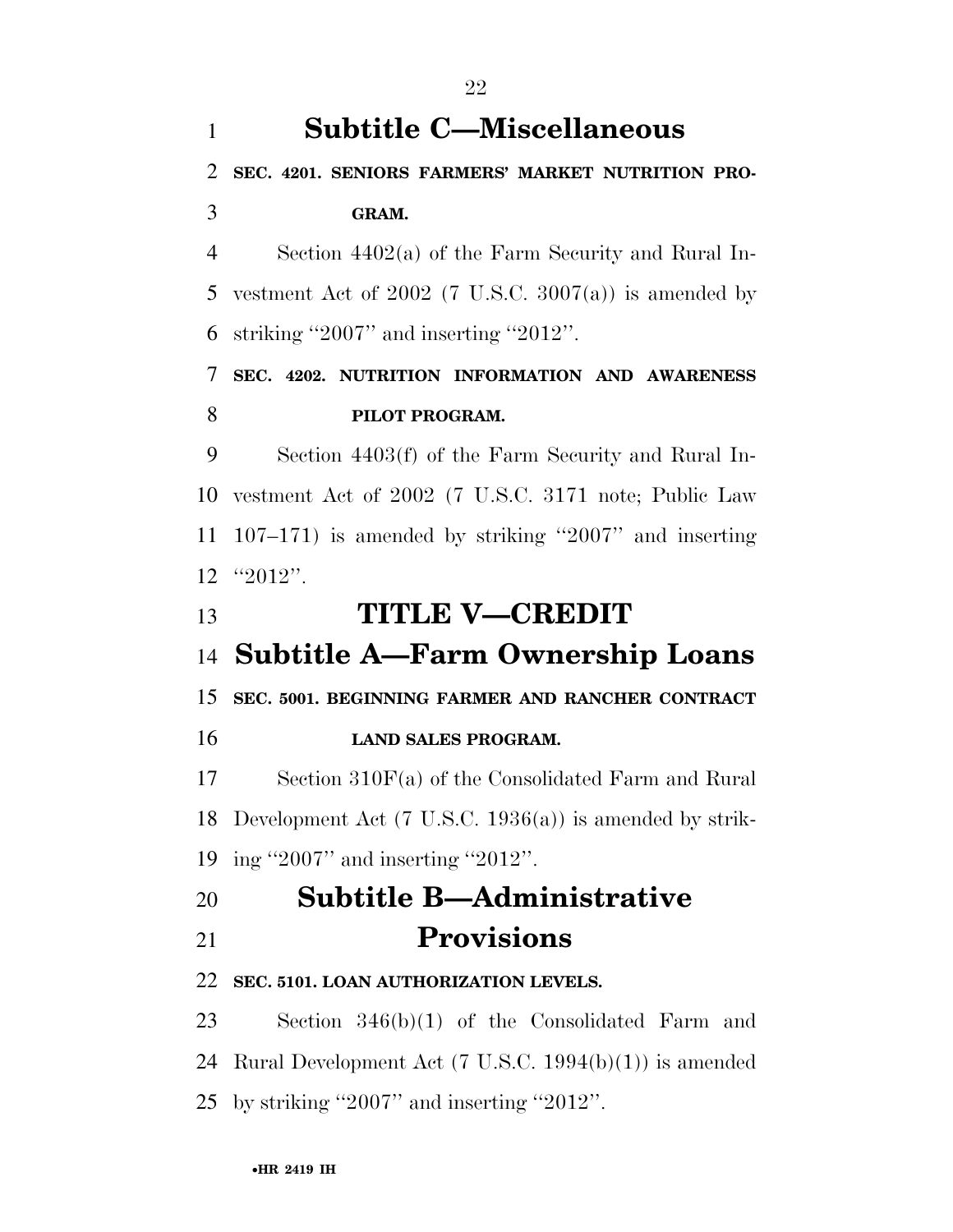**SEC. 5102. RESERVATION OF FUNDS FOR DIRECT OPER- ATING LOANS FOR BEGINNING FARMERS AND RANCHERS.**  Section 346(b)(2)(A)(ii)(III) of the Consolidated Farm and Rural Development Act (7 U.S.C. 6 1994(b)(2)(A)(ii)(III)) is amended by striking "2007" and inserting ''2012''. **TITLE VI—RURAL DEVELOPMENT Subtitle A—Consolidated Farm and Rural Development Act SEC. 6001. WATER OR WASTE DISPOSAL GRANTS.**  Section 306(a)(2)(B)(vii) of the Consolidated Farm 14 and Rural Development Act  $(7 \text{ U.S.C. } 1926(a)(2)(B)(vii))$  is amended by striking ''2007'' and inserting ''2012''. **SEC. 6002. RURAL BUSINESS OPPORTUNITY GRANTS.**  Section 306(a)(11)(D) of the Consolidated Farm and 18 Rural Development Act  $(7 \text{ U.S.C. } 1926(a)(11)(D))$  is amended by striking ''2007'' and inserting ''2012''. **SEC. 6003. MULTIJURISDICTIONAL REGIONAL PLANNING ORGANIZATIONS.**  22 Section  $306(a)(23)(E)$  of the Consolidated Farm and 23 Rural Development Act  $(7 \text{ U.S.C. } 1926(a)(23)(E))$  is amended by striking ''2007'' and inserting ''2012''.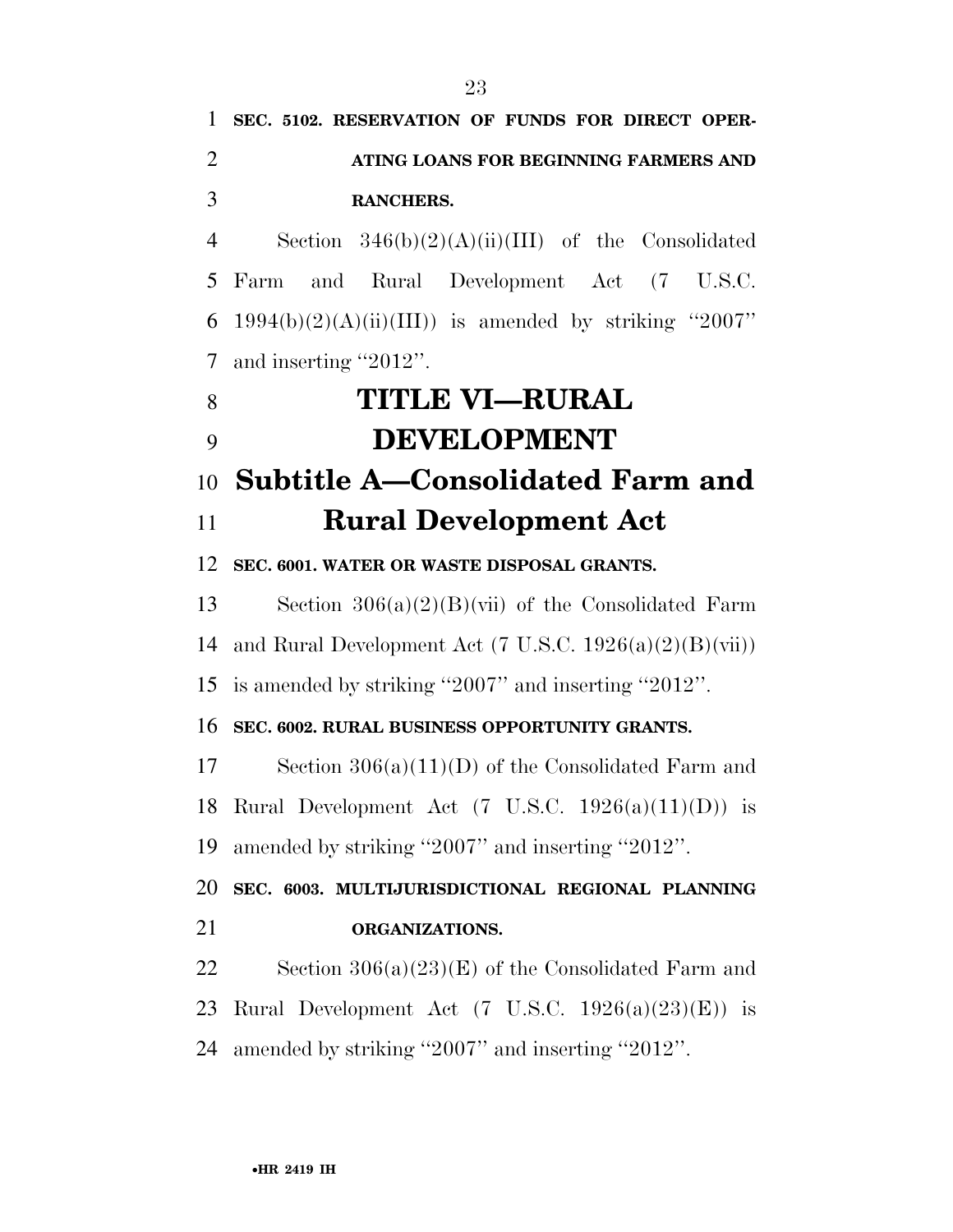**SEC. 6004. TRIBAL COLLEGE AND UNIVERSITY ESSENTIAL COMMUNITY FACILITIES.**  Section 306(a)(25)(C) of the Consolidated Farm and 4 Rural Development Act  $(7 \text{ U.S.C. } 1926(a)(25)(C))$  is amended by striking ''2007'' and inserting ''2012''. **SEC. 6005. EMERGENCY AND IMMINENT COMMUNITY WATER ASSISTANCE GRANT PROGRAM.**  Section 306A(i)(2) of the Consolidated Farm and Rural Development Act (7 U.S.C. 1926a(i)(2)) is amended by striking ''2007'' and inserting ''2012''. **SEC. 6006. GRANTS FOR WATER SYSTEMS FOR RURAL AND NATIVE VILLAGES IN ALASKA.**  Section 306D(d)(1) of the Consolidated Farm and Rural Development Act (7 U.S.C. 1926d(d)(1)) is amend- ed by striking ''2007'' and inserting ''2012''. **SEC. 6007. GRANTS TO NONPROFIT ORGANIZATIONS TO FI- NANCE THE CONSTRUCTION, REFURBISHING, AND SERVICING OF INDIVIDUALLY-OWNED HOUSEHOLD WATER WELL SYSTEMS IN RURAL AREAS FOR INDIVIDUALS WITH LOW OR MODERATE INCOMES.**  Section 306E(d) of the Consolidated Farm and Rural Development Act (7 U.S.C. 1926e(d)) is amended by

striking ''2007'' and inserting ''2012''.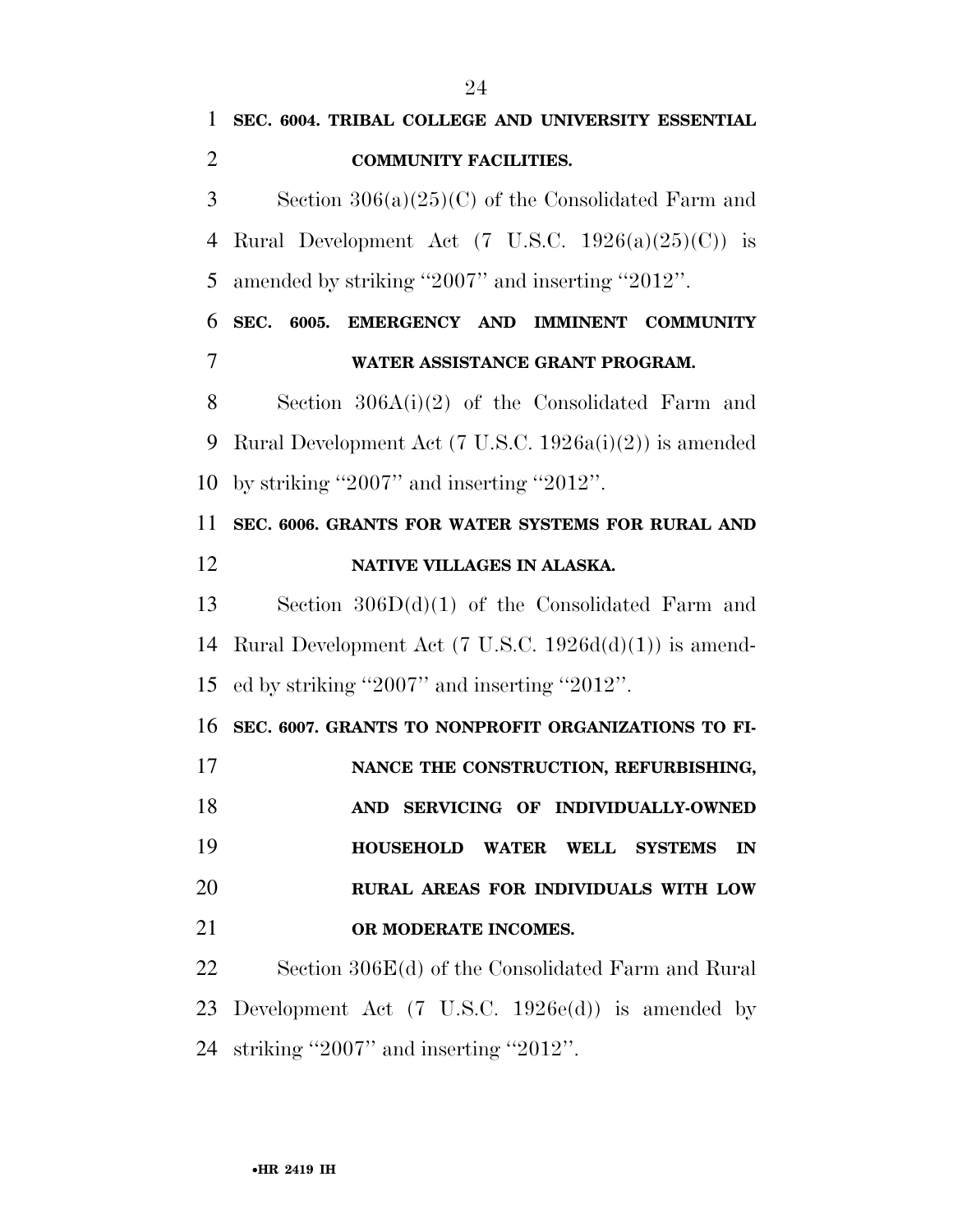| $\mathbf{1}$ | SEC. 6008. RURAL COOPERATIVE DEVELOPMENT GRANTS.                  |
|--------------|-------------------------------------------------------------------|
| 2            | Section $310B(e)(9)$ of the Consolidated Farm and                 |
| 3            | Rural Development Act $(7 \text{ U.S.C. } 1932(e)(9))$ is amended |
| 4            | by striking "2007" and inserting "2012".                          |
| 5            | SEC. 6009. GRANTS TO BROADCASTING SYSTEMS.                        |
| 6            | Section $310B(f)(3)$ of the Consolidated Farm and                 |
| 7            | Rural Development Act $(7 \text{ U.S.C. } 1932(f)(3))$ is amended |
| 8            | by striking "2007" and inserting "2012".                          |
| 9            | SEC. 6010. NATIONAL RURAL DEVELOPMENT PARTNER-                    |
| 10           | SHIP.                                                             |
| 11           | Section 378 of the Consolidated Farm and Rural De-                |
| 12           | velopment Act (7 U.S.C. 2008m) is amended—                        |
| 13           | (1) in subsection (g)(1), by striking "2007"                      |
| 14           | and inserting "2012"; and                                         |
| 15           | $(2)$ in subsection (h), by striking "5" and in-                  |
| 16           | serting $"10"$ .                                                  |
| 17           | <b>Subtitle B—Rural Electrification</b>                           |
| 18           | <b>Act of 1936</b>                                                |
| 19           | SEC. 6101. GUARANTEES FOR BONDS AND NOTES ISSUED                  |
| 20           | FOR ELECTRIFICATION OR TELEPHONE PUR-                             |
| 21           | POSES.                                                            |
| 22           | Section 313A(f) of the Rural Electrification Act of               |
| 23           | 1936 (7 U.S.C. 940e–1(f)) is amended by striking "2007"           |
| 24           | and inserting "2012".                                             |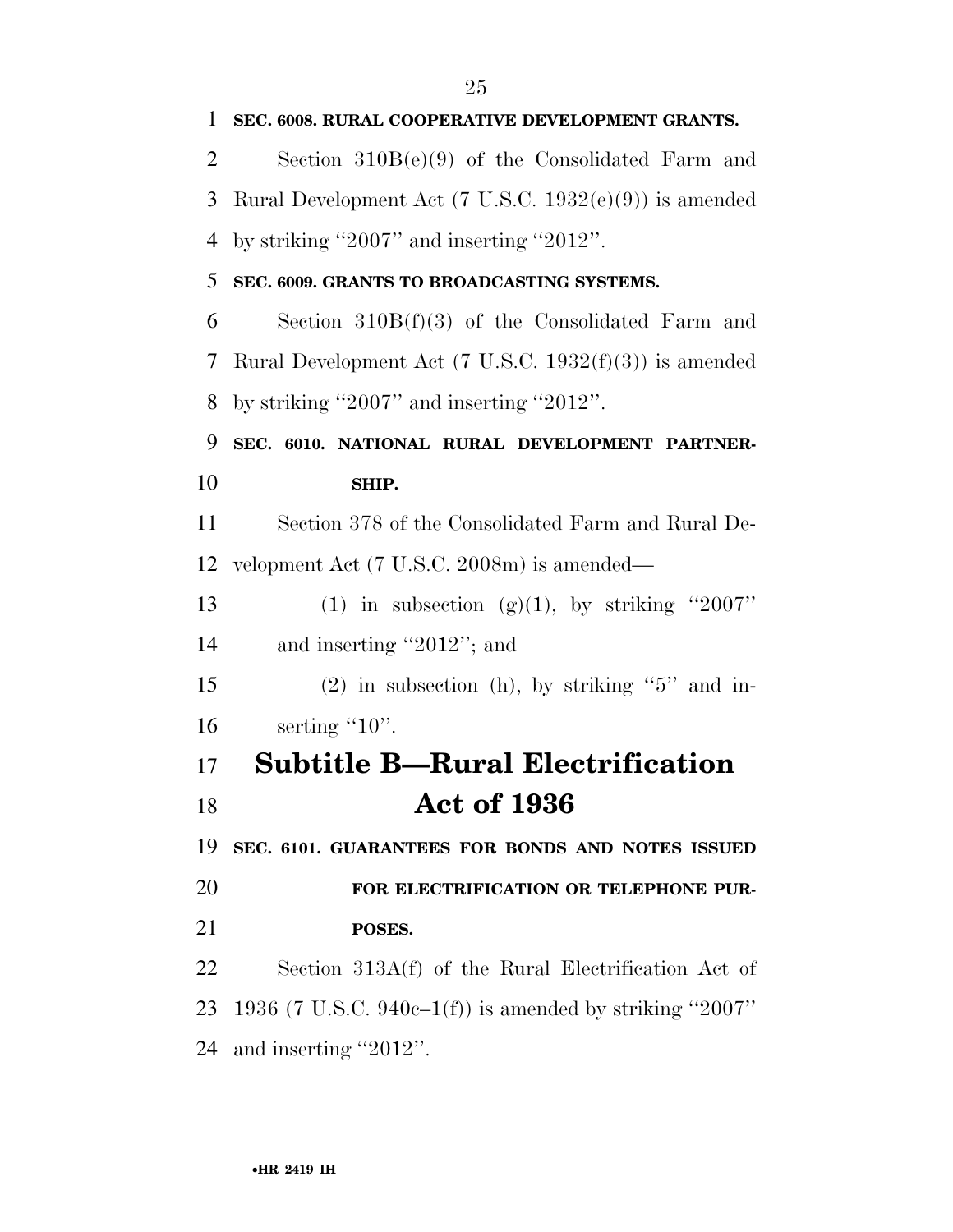### **SEC. 6102. EXPANSION OF 911 ACCESS.**

 Section 315(b) of the Rural Electrification Act of 1936 (7 U.S.C. 940e(b)) is amended by striking ''2007'' and inserting ''2012''.

 **SEC. 6103. ENHANCEMENT OF ACCESS TO BROADBAND SERVICE IN RURAL AREAS.** 

 Section 601 of the Rural Electrification Act of 1936 (7 U.S.C. 950bb) is amended in each of subsections (j)(3) 9 and (k), by striking  $"2007"$  and inserting  $"2012"$ .

## **Subtitle C—Food, Agriculture, Con-**

**servation, and Trade Act of 1990** 

 **SEC. 6201. RURAL ELECTRONIC COMMERCE EXTENSION PROGRAM.** 

 Section 1670(e) of the Food, Agriculture, Conserva- tion, and Trade Act of 1990 (7 U.S.C. 5923(e)) is amend-ed by striking ''2007'' and inserting ''2012''.

### **SEC. 6202. TELEMEDICINE AND DISTANCE LEARNING SERV-ICES IN RURAL AREAS.**

 (a) IN GENERAL.—Section 2335A of the Food, Agri- culture, Conservation, and Trade Act of 1990 (7 U.S.C. 950aaa–5) is amended by striking ''2007'' and inserting ''2012''.

 (b) CONFORMING AMENDMENT.—Section 1(b) of Public Law 102–551 (7 U.S.C. 950aaa note; Public Law 102–551) is amended by striking ''2007'' and inserting ''2012''.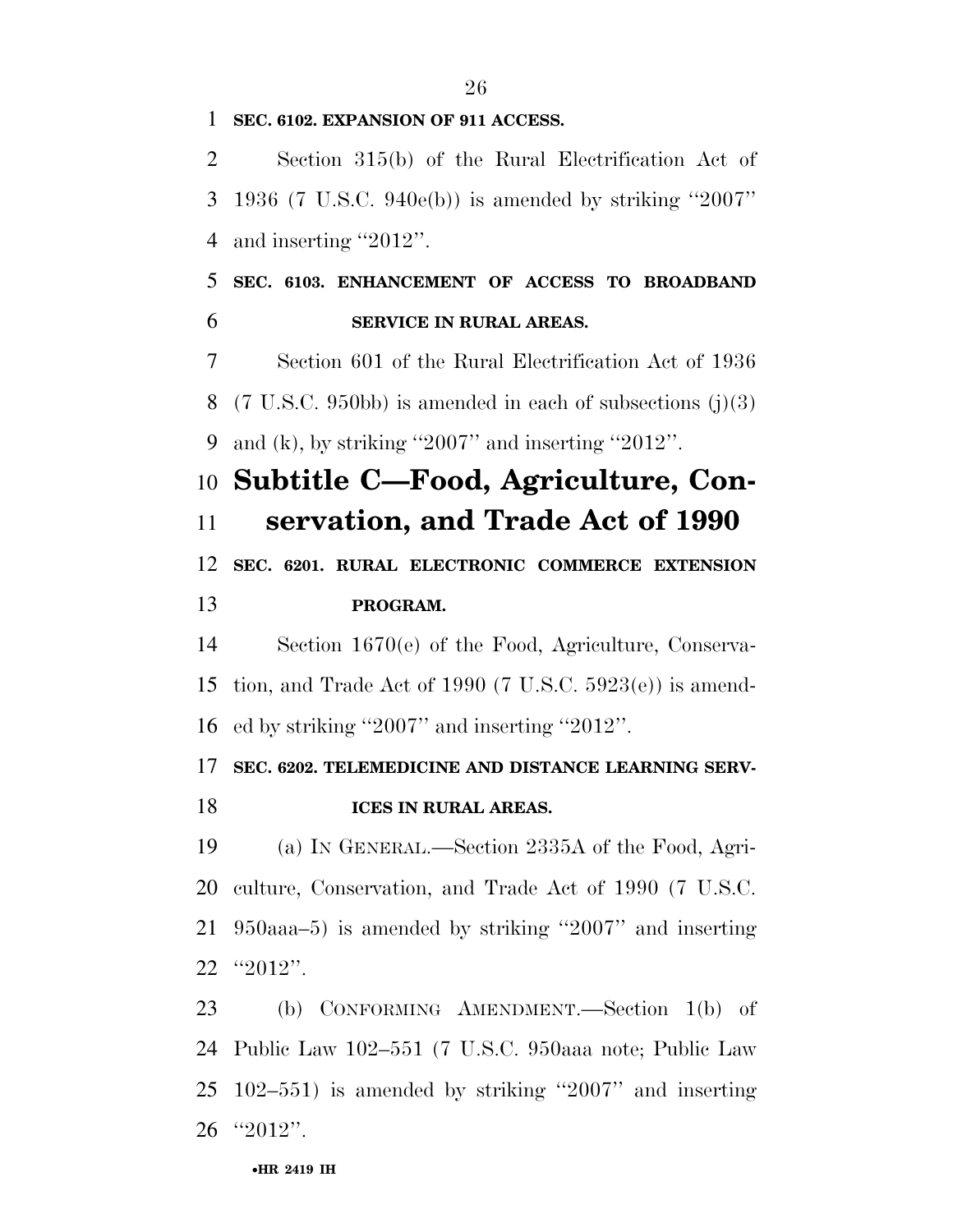## **Subtitle D—SEARCH Grants for Small Communities**

**SEC. 6301. SEARCH GRANT PROGRAM.** 

 Section 6302(b)(1) of the Farm Security and Rural 5 Investment Act of (7 U.S.C.  $2009ee-1(b)(1)$ ) is amended by striking ''2007'' and inserting ''2012''.

### **SEC. 6302. FUNDING.**

 Section 6304(a)(1) of the Farm Security and Rural Investment Act of 2002 (7 U.S.C. 2009ee–3(a)(1)) is amended by striking ''2007'' and inserting ''2012''.

## **TITLE VII—RESEARCH AND RELATED MATTERS Subtitle A—National Agricultural Research, Extension, and Teach-ing Policy Act of 1977**

**SEC. 7001. NATIONAL AGRICULTURAL RESEARCH, EXTEN-**

 **SION, EDUCATION, AND ECONOMICS ADVI-SORY BOARD.** 

 Section 1408(h) of the National Agricultural Re- search, Extension, and Teaching Policy Act of 1977 (7 U.S.C. 3123(h)) is amended by striking ''2007'' and in-serting ''2012''.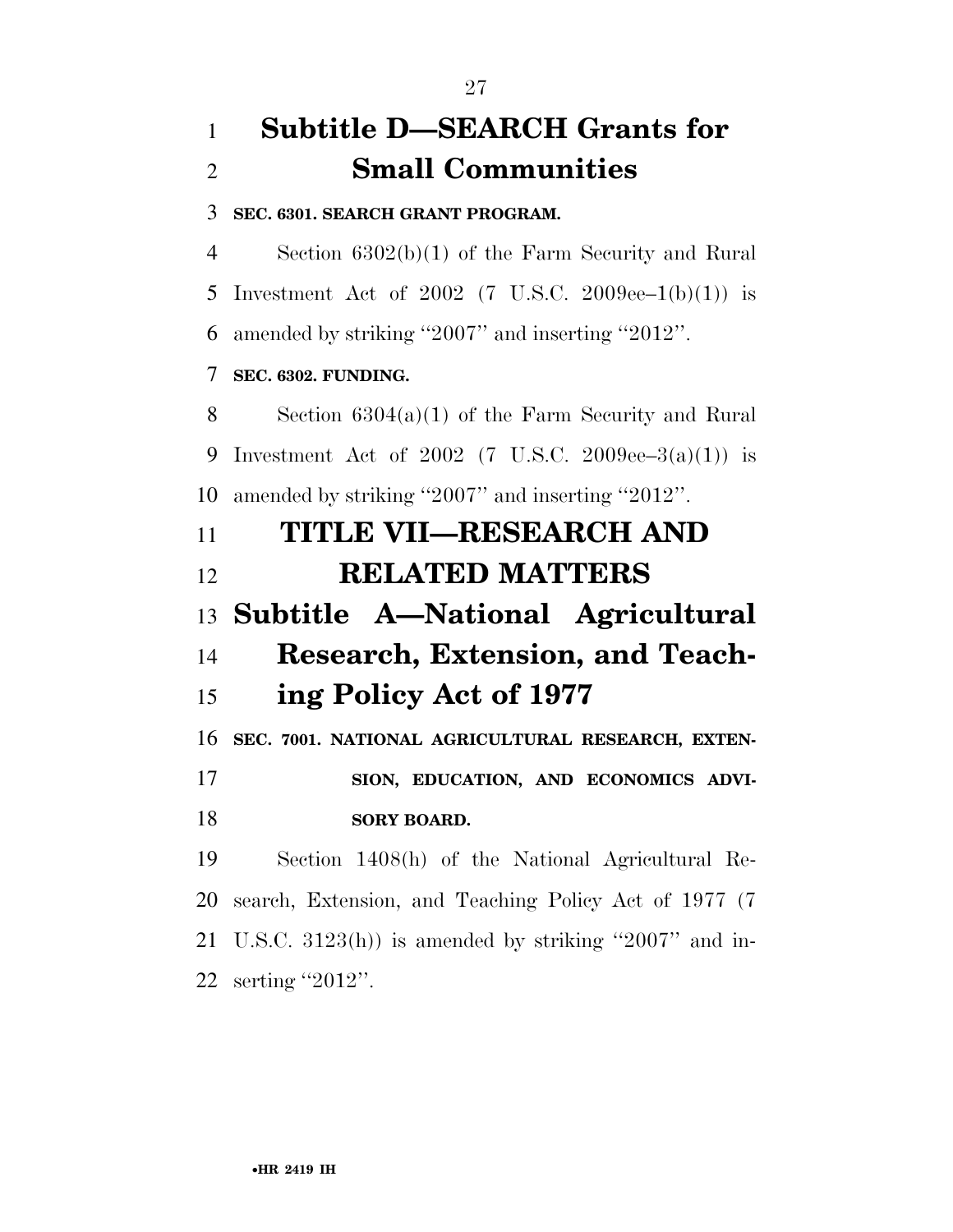**SEC. 7002. GRANTS AND FELLOWSHIPS FOR FOOD AND AG-**

Section 1417(l) of the National Agricultural Re-

**RICULTURAL SCIENCES EDUCATION.** 

# •**HR 2419 IH** search, Extension, and Teaching Policy Act of 1977 (7 U.S.C. 3152(l)) is amended by striking ''2007'' and in- serting ''2012''. **SEC. 7003. GRANTS FOR RESEARCH ON PRODUCTION AND MARKETING OF ALCOHOLS AND INDUSTRIAL HYDROCARBONS FROM AGRICULTURAL COM- MODITIES AND FOREST PRODUCTS.**  Section 1419(d) of the National Agricultural Re- search, Extension, and Teaching Policy Act of 1977 (7 U.S.C. 3154(d)) is amended by striking ''2007'' and in- serting ''2012''. **SEC. 7004. POLICY RESEARCH CENTERS.**  Section 1419A(d) of the National Agricultural Re- search, Extension, and Teaching Policy Act of 1977 (7 U.S.C. 3155(d)) is amended by striking ''2007'' and in- serting ''2012''. **SEC. 7005. HUMAN NUTRITION INTERVENTION AND HEALTH PROMOTION RESEARCH PROGRAM.**  Section 1424(d) of the National Agricultural Re- search, Extension, and Teaching Policy Act of 1977 (7 U.S.C. 3174(d)) is amended by striking ''2007'' and in-serting ''2012''.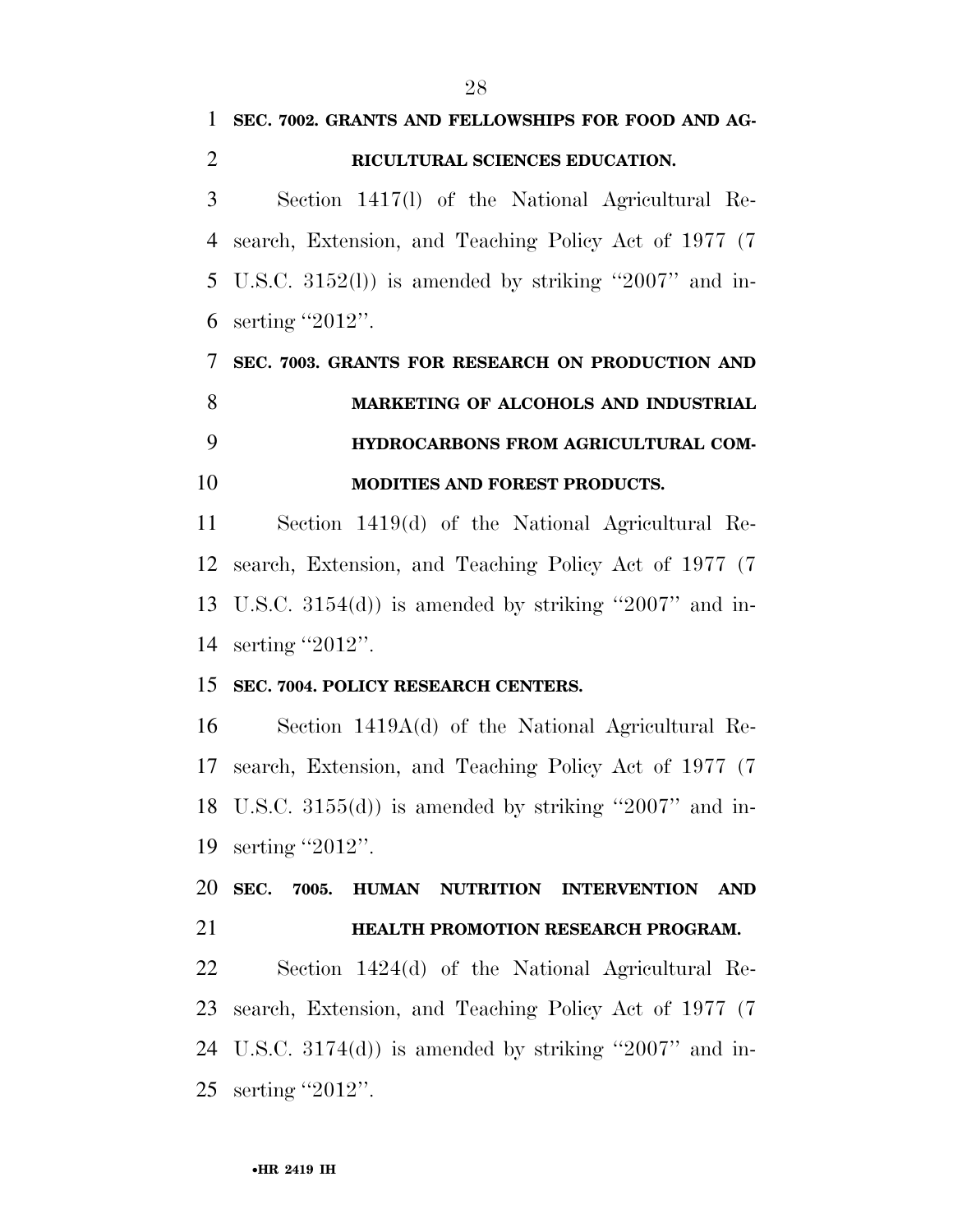### **SEC. 7006. PILOT RESEARCH PROGRAM TO COMBINE MED-ICAL AND AGRICULTURAL RESEARCH.**

 Section 1424A(d) of the National Agricultural Re- search, Extension, and Teaching Policy Act of 1977 (7 U.S.C. 3174a(d)) is amended by striking ''2007'' and in-serting ''2012''.

### **SEC. 7007. NUTRITION EDUCATION PROGRAM.**

 Section 1425(c)(3) of the National Agricultural Re- search, Extension, and Teaching Policy Act of 1977 (7 10 U.S.C.  $3175(e)(3)$  is amended by striking "2007" and 11 inserting "2012".

### **SEC. 7008. CONTINUING ANIMAL HEALTH AND DISEASE RE-SEARCH PROGRAMS.**

 Section 1433(a) of the National Agricultural Re- search, Extension, and Teaching Policy Act of 1977 (7 U.S.C. 3195(a)) is amended in the first sentence by strik-ing ''2007'' and inserting ''2012''.

### **SEC. 7009. APPROPRIATIONS FOR RESEARCH ON NATIONAL**

### **OR REGIONAL PROBLEMS.**

 Section 1434(a) of the National Agricultural Re- search, Extension, and Teaching Policy Act of 1977 (7 22 U.S.C.  $3196(a)$  is amended by striking "2007" and in-23 serting "2012".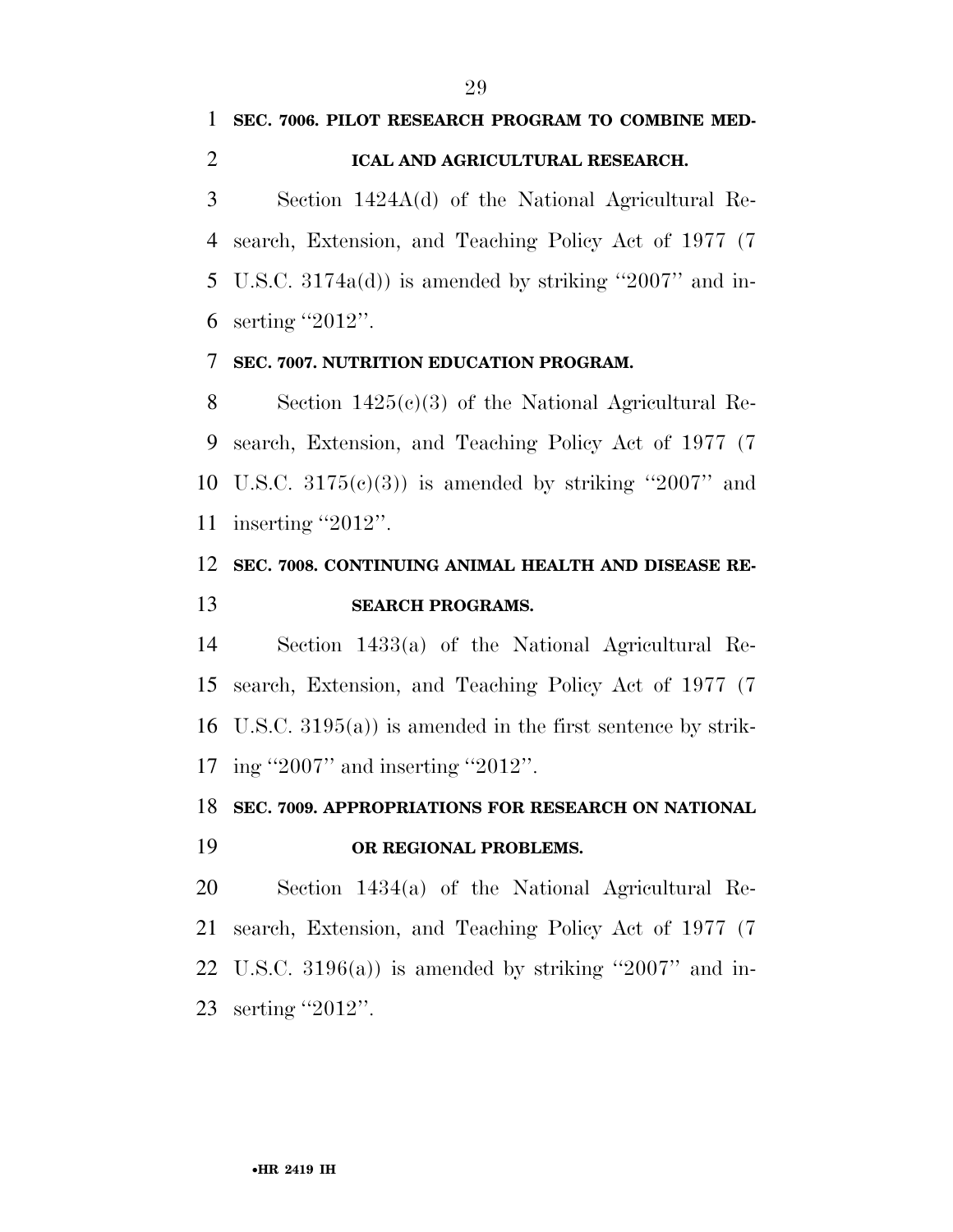**UNIVERSITY.** 

 Section 1447(b) of the National Agricultural Re- search, Extension, and Teaching Policy Act of 1977 (7 U.S.C. 3222b(b)) is amended by striking ''2007'' and in-8 serting "2012".

### **SEC. 7011. NATIONAL RESEARCH AND TRAINING VIRTUAL CENTERS.**

 Section 1448 of the National Agricultural Research, Extension, and Teaching Policy Act of 1977 (7 U.S.C. 3222c) is amended by striking ''2007'' each place it ap- pears in subsections (a)(1) and (f) and inserting ''2012''. **SEC. 7012. MATCHING FUNDS REQUIREMENT FOR RE- SEARCH AND EXTENSION ACTIVITIES OF 1890 INSTITUTIONS.** 

 Section 1449(c) of the National Agricultural Re- search, Extension, and Teaching Policy Act of 1977 (7 20 U.S.C.  $3222d(c)$  is amended in the first sentence by strik-ing ''for each of fiscal years 2003 through 2007,''.

### **SEC. 7013. HISPANIC-SERVING INSTITUTIONS.**

 Section 1455(c) of the National Agricultural Re- search, Extension, and Teaching Policy Act of 1977 (7 25 U.S.C.  $3241(e)$  is amended by striking "2007" and in-26 serting "2012".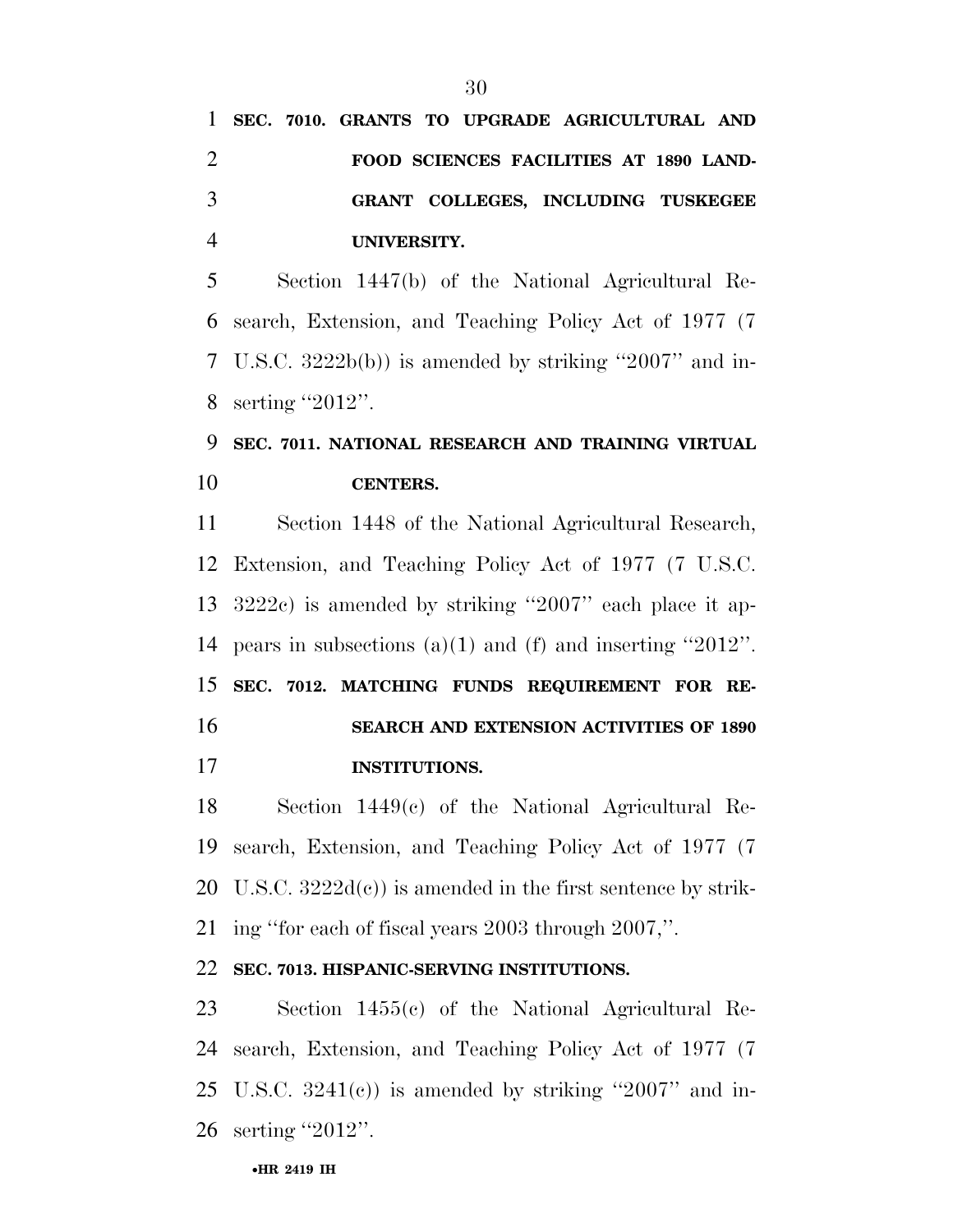**GRAMS.** 

 Section 1459A(c) of the National Agricultural Re- search, Extension, and Teaching Policy Act of 1977 (7 6 U.S.C.  $3292b(c)$  is amended by striking "2007" and in-7 serting "2012".

### **SEC. 7015. RESEARCH EQUIPMENT GRANTS.**

 Section 1462A(e) of the National Agricultural Re- search, Extension, and Teaching Policy Act of 1977 (7 U.S.C. 3310a(e)) is amended by striking ''2007'' and in-serting ''2012''.

### **SEC. 7016. UNIVERSITY RESEARCH.**

 Section 1463 of the National Agricultural Research, Extension, and Teaching Policy Act of 1977 (7 U.S.C. 3311) is amended by striking ''2007'' each place it ap-pears in subsections (a) and (b) and inserting ''2012''.

### **SEC. 7017. EXTENSION SERVICE.**

 Section 1464 of the National Agricultural Research, Extension, and Teaching Policy Act of 1977 (7 U.S.C. 3312) is amended by striking ''2007'' and inserting ''2012''.

### **SEC. 7018. SUPPLEMENTAL AND ALTERNATIVE CROPS.**

 Section 1473D(a) of the National Agricultural Re-search, Extension, and Teaching Policy Act of 1977 (7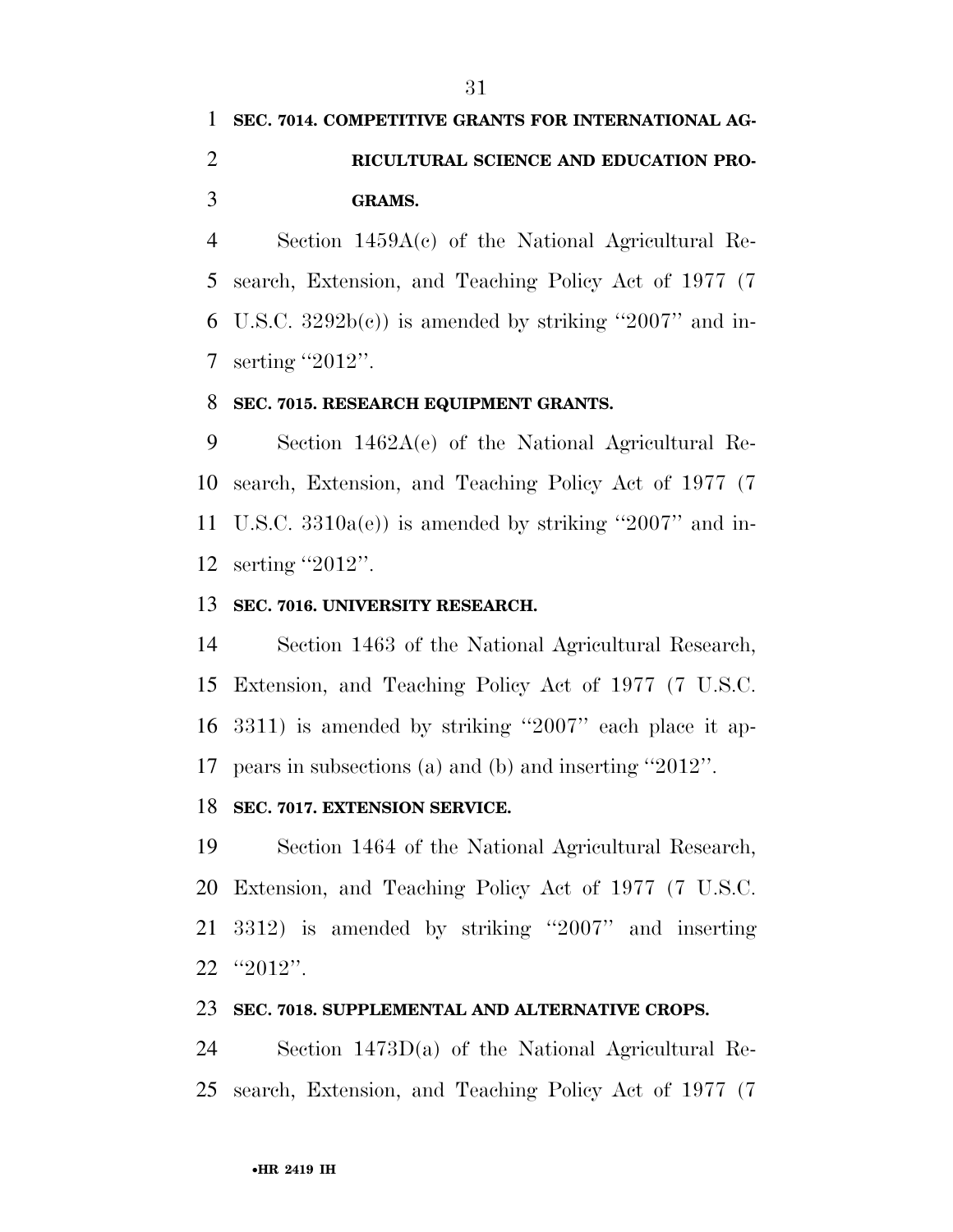U.S.C. 3319d(a)) is amended by striking ''2007'' and in-serting ''2012''.

#### **SEC. 7019. AQUACULTURE RESEARCH FACILITIES.**

 Section 1477 of the National Agricultural Research, Extension, and Teaching Policy Act of 1977 (7 U.S.C. 3324) is amended by striking ''2007'' and inserting "2012".

#### **SEC. 7020. RANGELAND RESEARCH.**

 Section 1483(a) of the National Agricultural Re- search, Extension, and Teaching Policy Act of 1977 (7 U.S.C. 3336(a)) is amended by striking ''2007'' and in-serting ''2012''.

### **SEC. 7021. SPECIAL AUTHORIZATION FOR BIOSECURITY PLANNING AND RESPONSE.**

 Section 1484(a) of the National Agricultural Re- search, Extension, and Teaching Policy Act of 1977 (7 17 U.S.C.  $3351(a)$  is amended by striking "2007" and in-18 serting "2012".

 **SEC. 7022. RESIDENT INSTRUCTION AND DISTANCE EDU- CATION GRANTS PROGRAM FOR INSULAR AREA INSTITUTIONS OF HIGHER EDUCATION.**  (a) DISTANCE EDUCATION GRANTS FOR INSULAR AREAS.—Section 1490(f) of the National Agricultural Re-search, Extension, and Teaching Policy Act of 1977 (7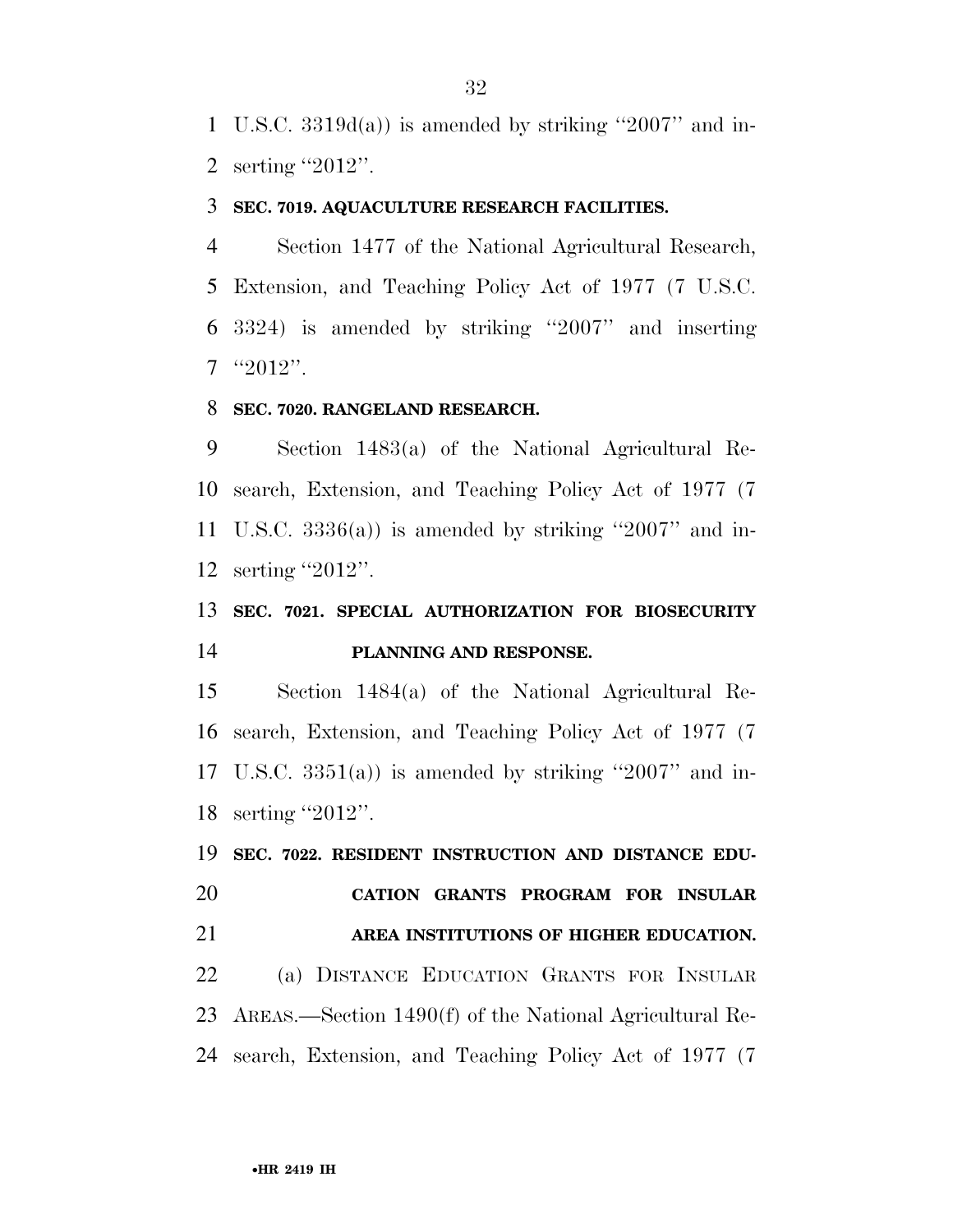U.S.C. 3362(f)) is amended by striking ''2007'' and in-serting ''2012''.

 (b) RESIDENT INSTRUCTION GRANTS FOR INSULAR AREAS.—Section 1491 of the National Agricultural Re- search, Extension, and Teaching Policy Act of 1977 (7 U.S.C. 3363) is amended—

 (1) by redesignating subsection (e) as sub-section (c); and

 (2) in subsection (c) (as so redesignated), by striking ''2007'' and inserting ''2012''.

## **Subtitle B—Food, Agriculture, Con-servation, and Trade Act of 1990**

**SEC. 7101. NATIONAL GENETIC RESOURCES PROGRAM.** 

 Section 1635(b) of the Food, Agriculture, Conserva- tion, and Trade Act of 1990 (7 U.S.C. 5844(b)) is amend-ed by striking ''2007'' and inserting ''2012''.

### **SEC. 7102. HIGH-PRIORITY RESEARCH AND EXTENSION INI-TIATIVES.**

 Section 1672(h) of the Food, Agriculture, Conserva- tion, and Trade Act of 1990 (7 U.S.C. 5925(h)) is amend-ed by striking ''2007'' and inserting ''2012''.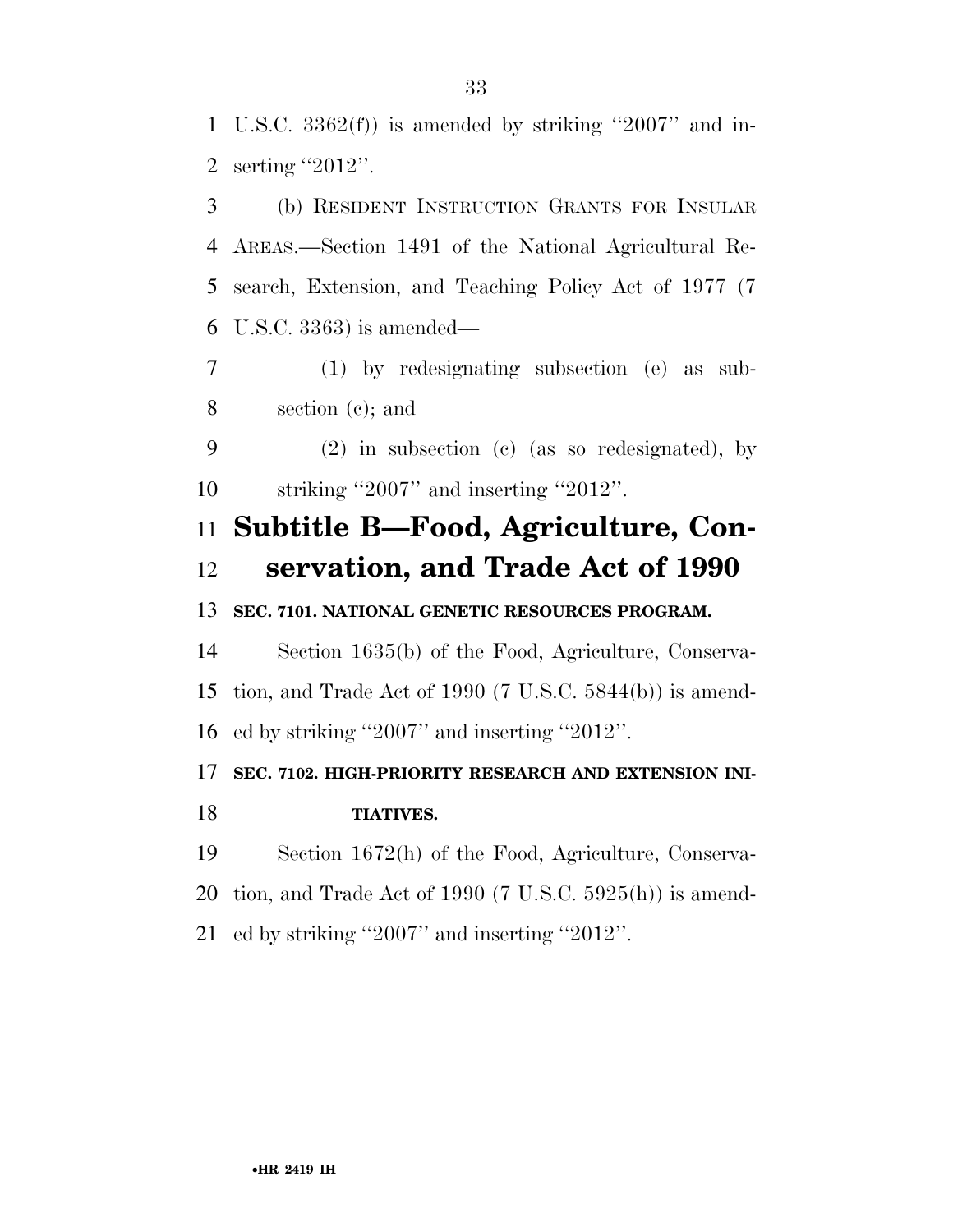**SEC. 7103. NUTRIENT MANAGEMENT RESEARCH AND EX- TENSION INITIATIVE.**  Section 1672A of the Food, Agriculture, Conserva- tion, and Trade Act of 1990 (7 U.S.C. 5925a) is amend- ed— (1) by redesignating subsection (g) as sub- section (f); and (2) in subsection (f) (as so redesignated), by striking ''2007'' and inserting ''2012''. **SEC. 7104. ORGANIC AGRICULTURE RESEARCH AND EXTEN- SION INITIATIVE.**  Section 1672B(e) of the Food, Agriculture, Conserva- tion, and Trade Act of 1990 (7 U.S.C. 5925b(e)) is amended by striking ''2007'' and inserting ''2012''. **SEC. 7105. AGRICULTURAL TELECOMMUNICATIONS PRO- GRAM.**  Section 1673(h) of the Food, Agriculture, Conserva- tion, and Trade Act of 1990 (7 U.S.C. 5926(h)) is amend- ed by striking ''2007'' and inserting ''2012''. **SEC. 7106. ASSISTIVE TECHNOLOGY PROGRAM FOR FARM- ERS WITH DISABILITIES.**  Section 1680(c)(1) of the Food, Agriculture, Con-23 servation, and Trade Act of 1990 (7 U.S.C.  $5933(e)(1)$ ) is amended by striking ''2007'' and inserting ''2012''.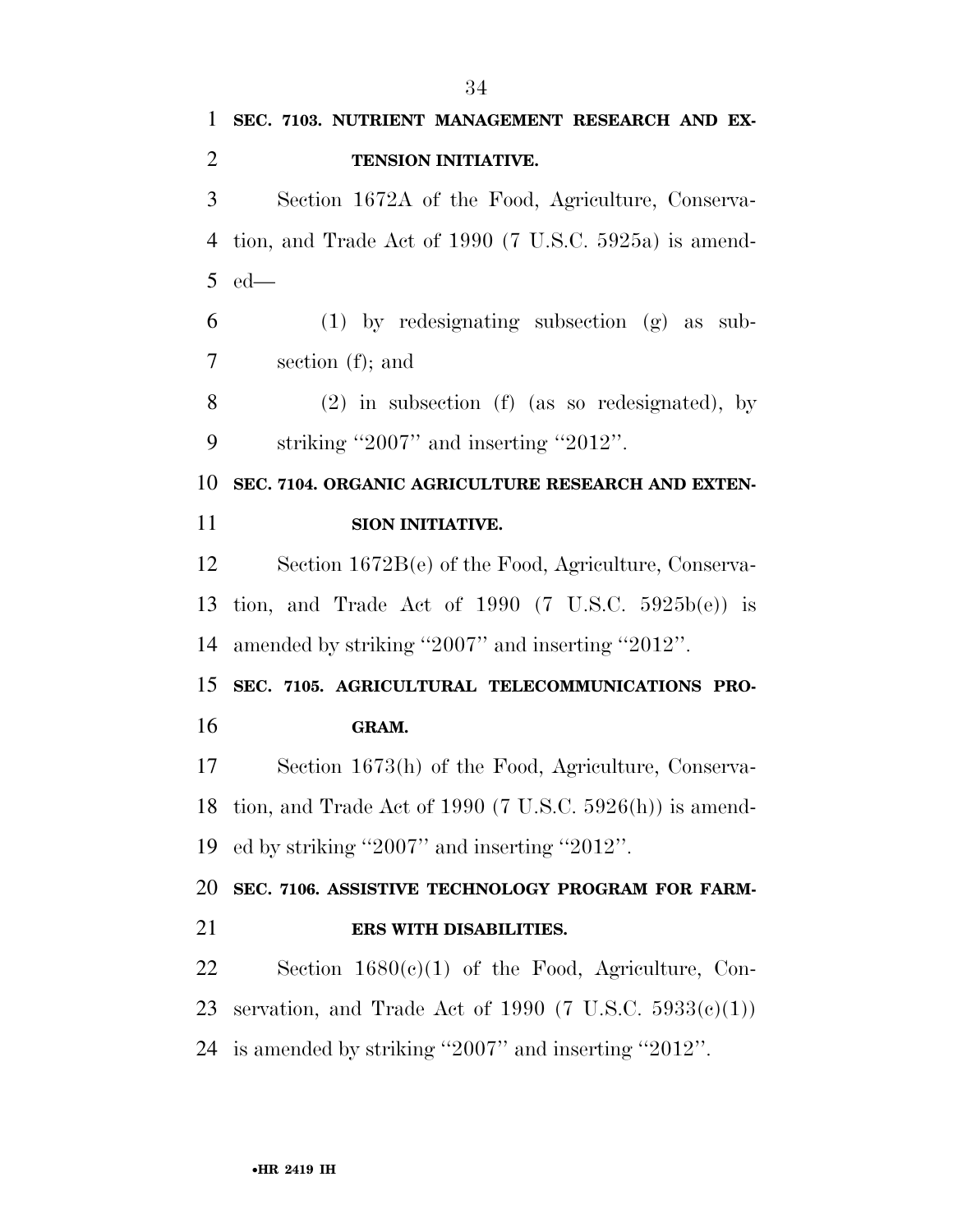Section 2381(e) of the Food, Agriculture, Conserva- tion, and Trade Act of 1990 (7 U.S.C. 3125b(e)) is amended by striking ''2007'' and inserting ''2012''.

## **Subtitle C—Agricultural Research, Extension, and Education Re-form Act of 1998**

**SEC. 7201. PARTNERSHIPS FOR HIGH-VALUE AGRICUL-**

### **TURAL PRODUCT QUALITY RESEARCH.**

 Section 402(g) of the Agricultural Research, Exten- sion, and Education Reform Act of 1998 (7 U.S.C. 13 7622 $(g)$ ) is amended by striking "2007" and inserting ''2012''.

### **SEC. 7202. PRECISION AGRICULTURE.**

 Section 403(i)(1) of the Agricultural Research, Ex- tension, and Education Reform Act of 1998 (7 U.S.C.  $7623(i)(1)$  is amended by striking "2007" and inserting ''2012''.

### **SEC. 7203. BIOBASED PRODUCTS.**

 (a) PILOT PROJECT.—Section 404(e)(2) of the Agri- cultural Research, Extension, and Education Reform Act 23 of 1998 (7 U.S.C.  $7624(e)(2)$ ) is amended by striking ''2007'' and inserting ''2012''.

•**HR 2419 IH** (b) AUTHORIZATION OF APPROPRIATIONS.—Section 404(h) of the Agricultural Research, Extension, and Edu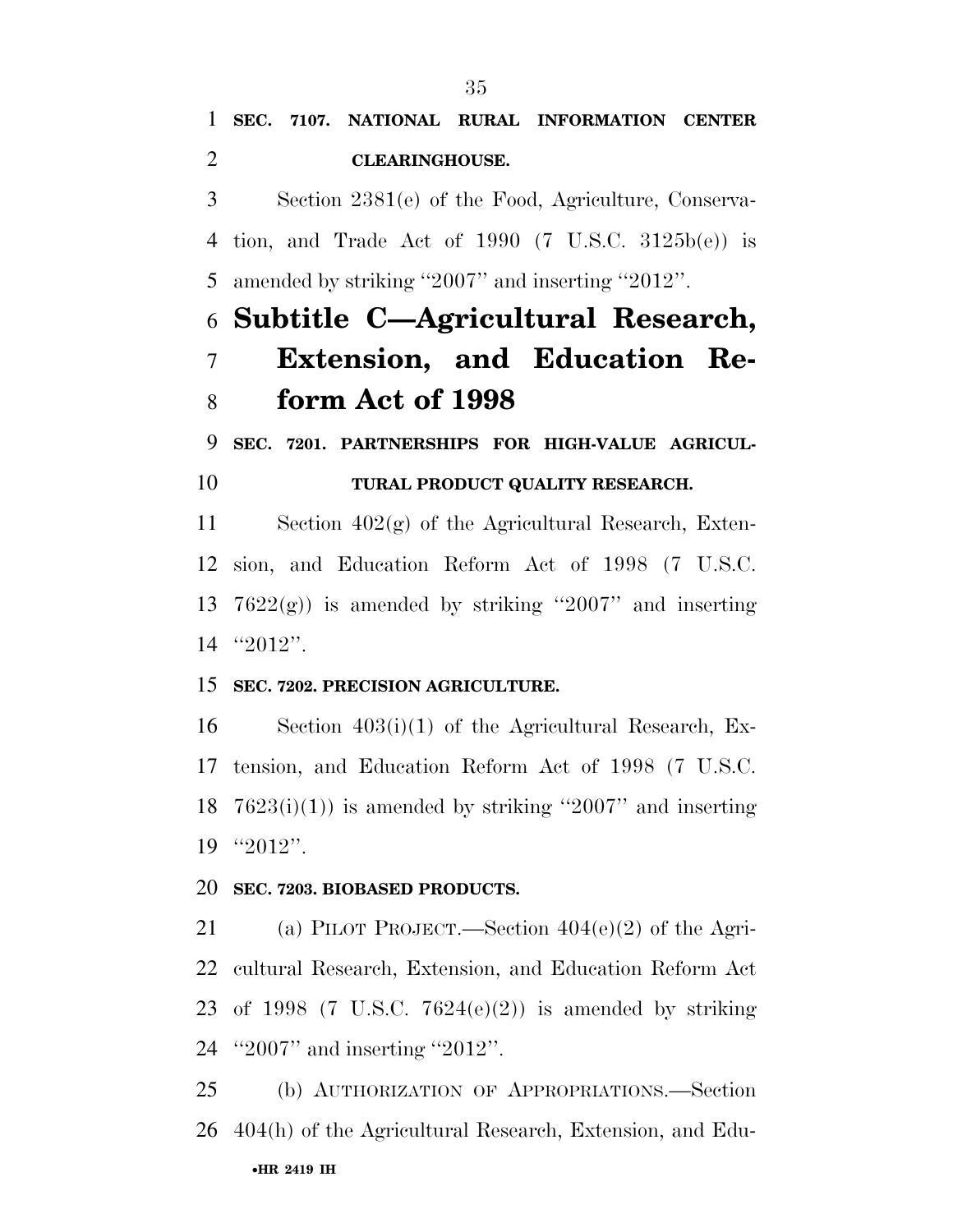cation Reform Act of 1998 (7 U.S.C. 7624(h)) is amended by striking ''2007'' and inserting ''2012''.

### **SEC. 7204. THOMAS JEFFERSON INITIATIVE FOR CROP DI-VERSIFICATION.**

 Section 405(h) of the Agricultural Research, Exten- sion, and Education Reform Act of 1998 (7 U.S.C. 7625(h)) is amended by striking ''2007'' and inserting "2012".

### **SEC. 7205. INTEGRATED RESEARCH, EDUCATION, AND EX-TENSION COMPETITIVE GRANTS PROGRAM.**

 Section 406(f) of the Agricultural Research, Exten- sion, and Education Reform Act of 1998 (7 U.S.C. 7626(f)) is amended by striking ''2007'' and inserting ''2012''.

 **SEC. 7206. SUPPORT FOR RESEARCH REGARDING DISEASES OF WHEAT, TRITICALE, AND BARLEY CAUSED BY FUSARIUM GRAMINEARUM OR BY TILLETIA INDICA.** 

 Section 408(e) of the Agricultural Research, Exten- sion, and Education Reform Act of 1998 (7 U.S.C. 7628(e)) is amended by striking ''2007'' and inserting ''2012''.

#### **SEC. 7207. BOVINE JOHNE'S DISEASE CONTROL PROGRAM.**

 Section 409(b) of the Agricultural Research, Exten-sion, and Education Reform Act of 1998 (7 U.S.C.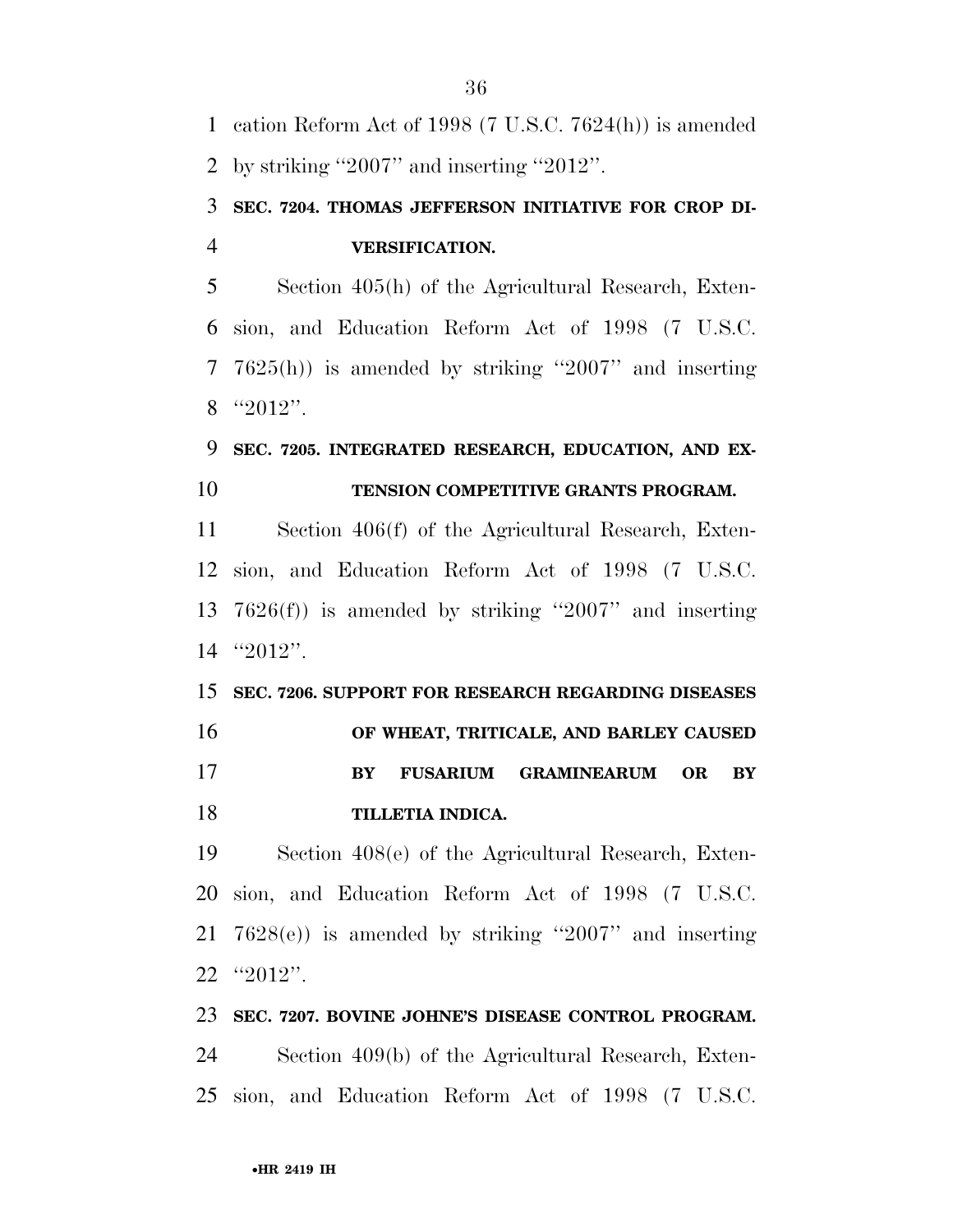7629(b)) is amended by striking ''2007'' and inserting  $2 \text{``} 2012$ ".

#### **SEC. 7208. GRANTS FOR YOUTH ORGANIZATIONS.**

 Section 410(c) of the Agricultural Research, Exten- sion, and Education Reform Act of 1998 (7 U.S.C.  $7630(c)$  is amended by striking "2007" and inserting "2012".

## **SEC. 7209. AGRICULTURAL BIOTECHNOLOGY RESEARCH AND DEVELOPMENT FOR DEVELOPING COUN-TRIES.**

 Section 411(c) of the Agricultural Research, Exten- sion, and Education Reform Act of 1998 (7 U.S.C. 7631(c)) is amended by striking ''2007'' and inserting ''2012''.

### **SEC. 7210. OFFICE OF PEST MANAGEMENT POLICY.**

 Section 614(f) of the Agricultural Research, Exten- sion, and Education Reform Act of 1998 (7 U.S.C. 7653(f)) is amended by striking ''2007'' and inserting ''2012''.

### **Subtitle D—Other Laws**

### **SEC. 7301. CRITICAL AGRICULTURAL MATERIALS ACT.**

 Section 16(a) of the Critical Agricultural Materials Act (7 U.S.C. 178n(a)) is amended by striking ''2007'' and inserting ''2012''.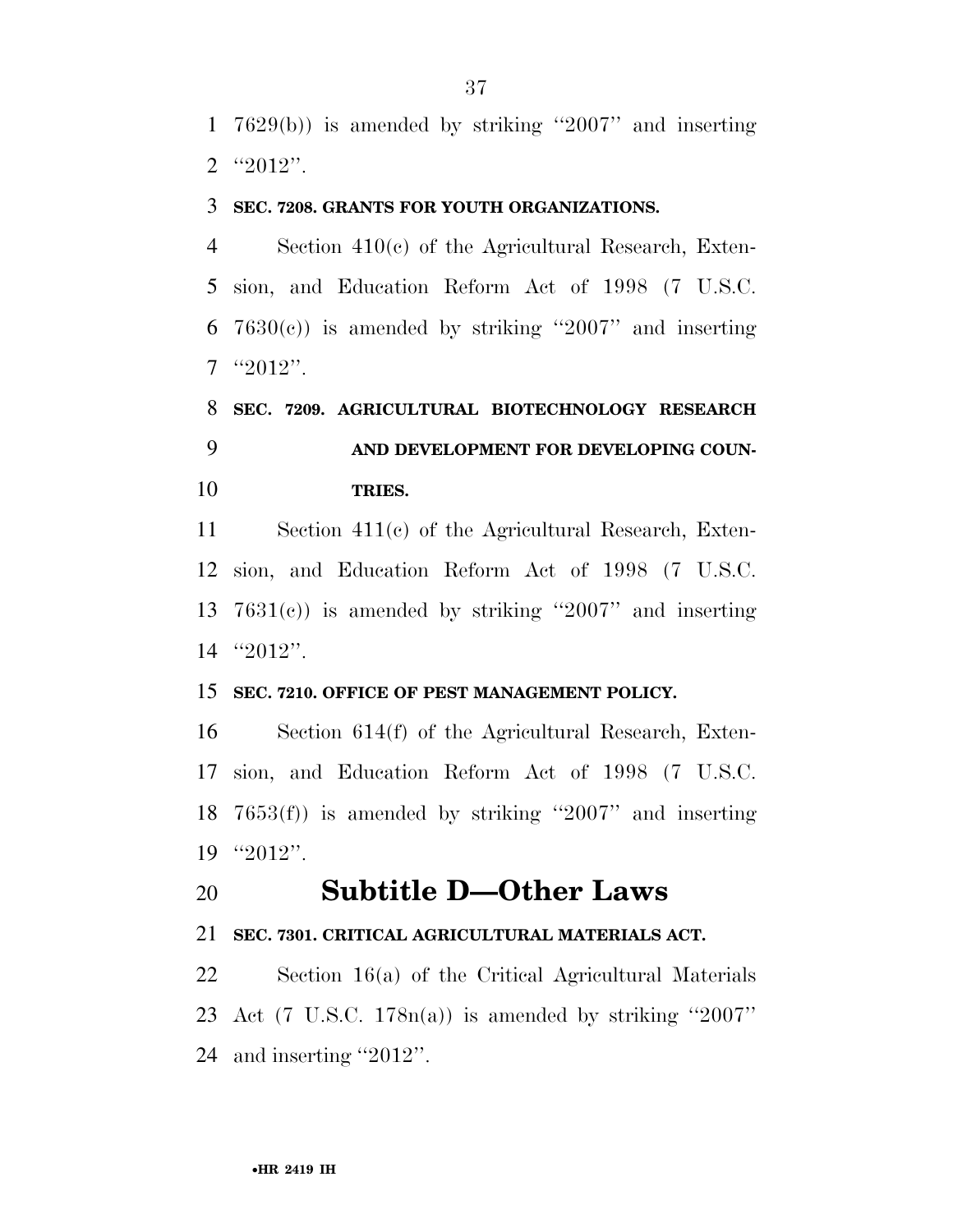(a) ENDOWMENT FOR 1994 INSTITUTIONS.—Section 533(b) of the Equity in Educational Land-Grant Status Act of 1994 (7 U.S.C. 301 note; Public Law 103–382) is amended in the first sentence by striking ''2007'' and inserting ''2012''.

 (b) INSTITUTIONAL CAPACITY BUILDING GRANTS.— Section 535 of the Equity in Educational Land-Grant Sta- tus Act of 1994 (7 U.S.C. 301 note; Public Law 103– 382) is amended by striking ''2007'' each place it appears and inserting ''2012''.

 (c) RESEARCH GRANTS.—Section 536(c) of the Eq- uity in Educational Land-Grant Status Act of 1994 (7 U.S.C. 301 note; Public Law 103–382) is amended in the first sentence by striking ''2007'' and inserting ''2012''.

### **SEC. 7303. RESEARCH FACILITIES ACT.**

 Section 6(a) of the Research Facilities Act (7 U.S.C. 19  $390d(a)$  is amended by striking "2007" and inserting ''2012''.

## **SEC. 7304. NATIONAL AGRICULTURAL RESEARCH, EXTEN- SION, AND TEACHING POLICY ACT AMEND-MENTS OF 1985.**

 Section 1431 of the National Agricultural Research, Extension, and Teaching Policy Act Amendments of 1985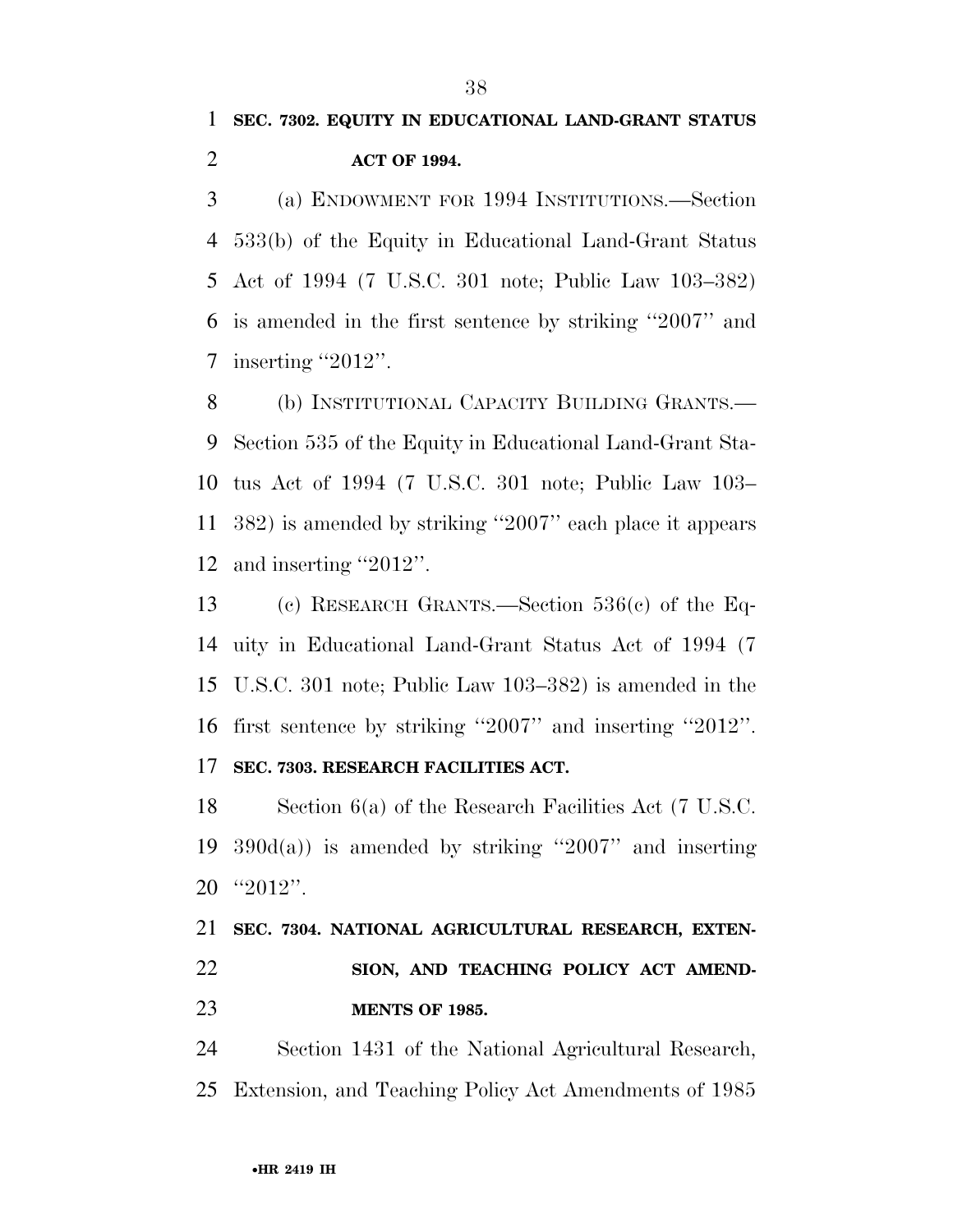(Public Law 99–198; 99 Stat. 1556) is amended by strik-ing ''2007'' and inserting ''2012''.

### **SEC. 7305. COMPETITIVE, SPECIAL, AND FACILITIES RE-SEARCH GRANT ACT.**

 Section 2(b)(10) of the Competitive, Special, and Fa-6 cilities Research Grant Act  $(7 \text{ U.S.C. } 450i(b)(10))$  is amended by striking ''2007'' and inserting ''2012''.

### **SEC. 7306. BEGINNING FARMER AND RANCHER DEVELOP-MENT PROGRAM.**

 Section 7405(h) of the Farm Security and Rural In- vestment Act of 2002 (7 U.S.C. 3319f(h)) is amended by striking ''2007'' and inserting ''2012''.

### **SEC. 7307. NATIONAL AQUACULTURE ACT OF 1980.**

 Section 10 of the National Aquaculture Act of 1980 (16 U.S.C. 2809) is amended by striking ''2007'' each place it appears and inserting ''2012''.

### **SEC. 7308. AGRICULTURAL RISK PROTECTION ACT OF 2000.**

 Section 221(g) of the Agricultural Risk Protection 19 Act of 2000 (7 U.S.C.  $6711(g)$ ) is amended by striking ''2007'' and inserting ''2014''.

### **SEC. 7309. RENEWABLE RESOURCES EXTENSION ACT OF 1978.**

 (a) AUTHORIZATION OF APPROPRIATIONS.—Section 6 of the Renewable Resources Extension Act of 1978 (16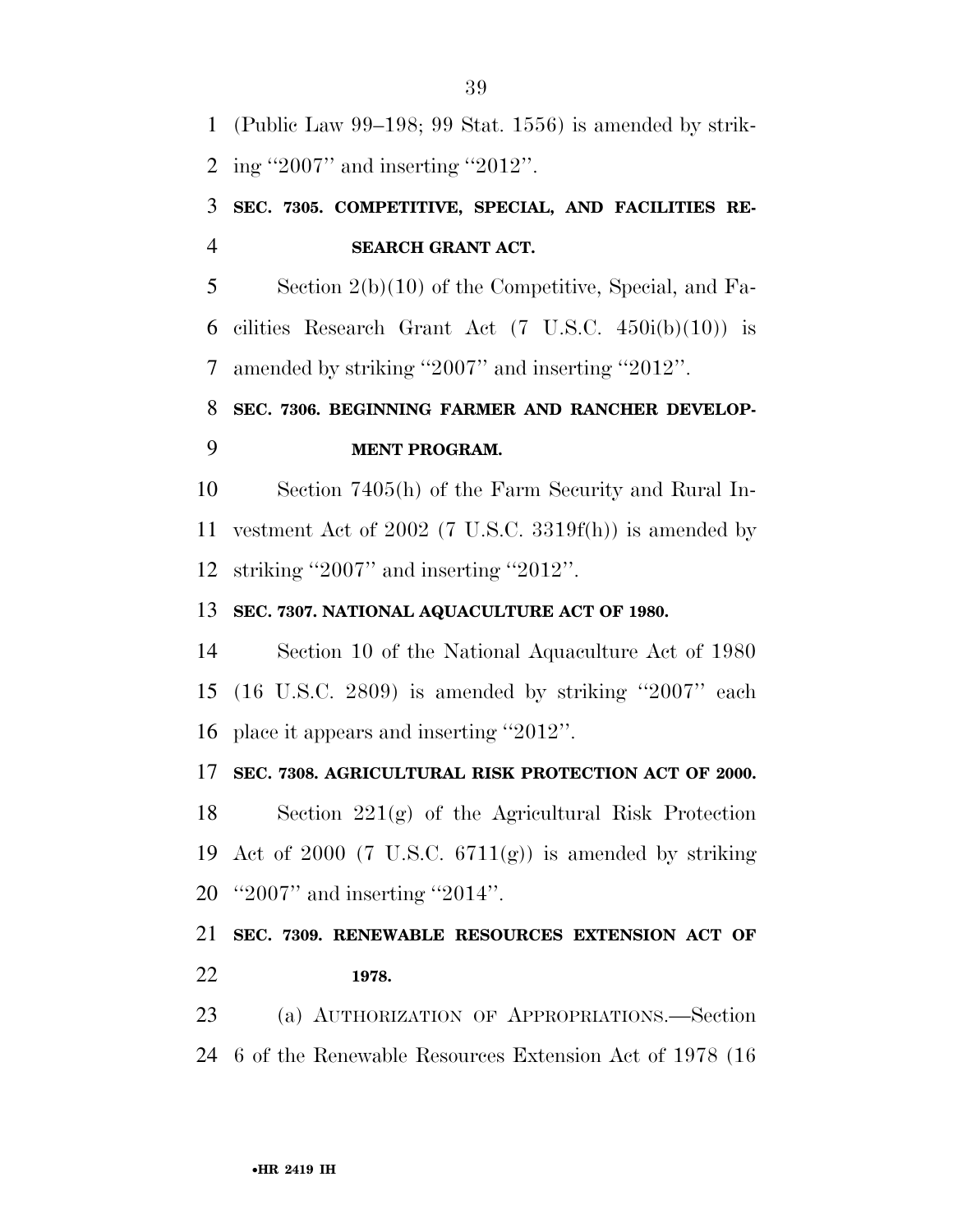U.S.C. 1675) is amended by striking ''2007'' and insert-2 ing  $"2014"$ .

 (b) TERMINATION DATE.—Section 8 of the Renew- able Resources Extension Act of 1978 (16 U.S.C. 1671 note; Public Law 95–306) is amended by striking ''2007'' and inserting ''2014''.

### **TITLE VIII—FORESTRY**

### **SEC. 8001. ENHANCED COMMUNITY FIRE PROTECTION.**

 Section 10A(d)(1) of the Cooperative Forestry Assist-10 ance Act of 1978 (16 U.S.C. 2106 $c(d)(1)$ ) is amended by striking ''2007'' and inserting ''2012''.

### **TITLE IX—ENERGY**

**SEC. 9001. BIODIESEL FUEL EDUCATION PROGRAM.** 

 Section 9004(d) of the Farm Security and Rural In- vestment Act of 2002 (7 U.S.C. 8104(d)) is amended by striking ''2007'' and inserting ''2012''.

### **SEC. 9002. RENEWABLE ENERGY SYSTEMS AND ENERGY EF-**

### **FICIENCY IMPROVEMENTS.**

 Section 9006(f) of the Farm Security and Rural In-20 vestment Act of 2002 (7 U.S.C.  $8106(f)$ ) is amended by striking ''2007'' and inserting ''2012''.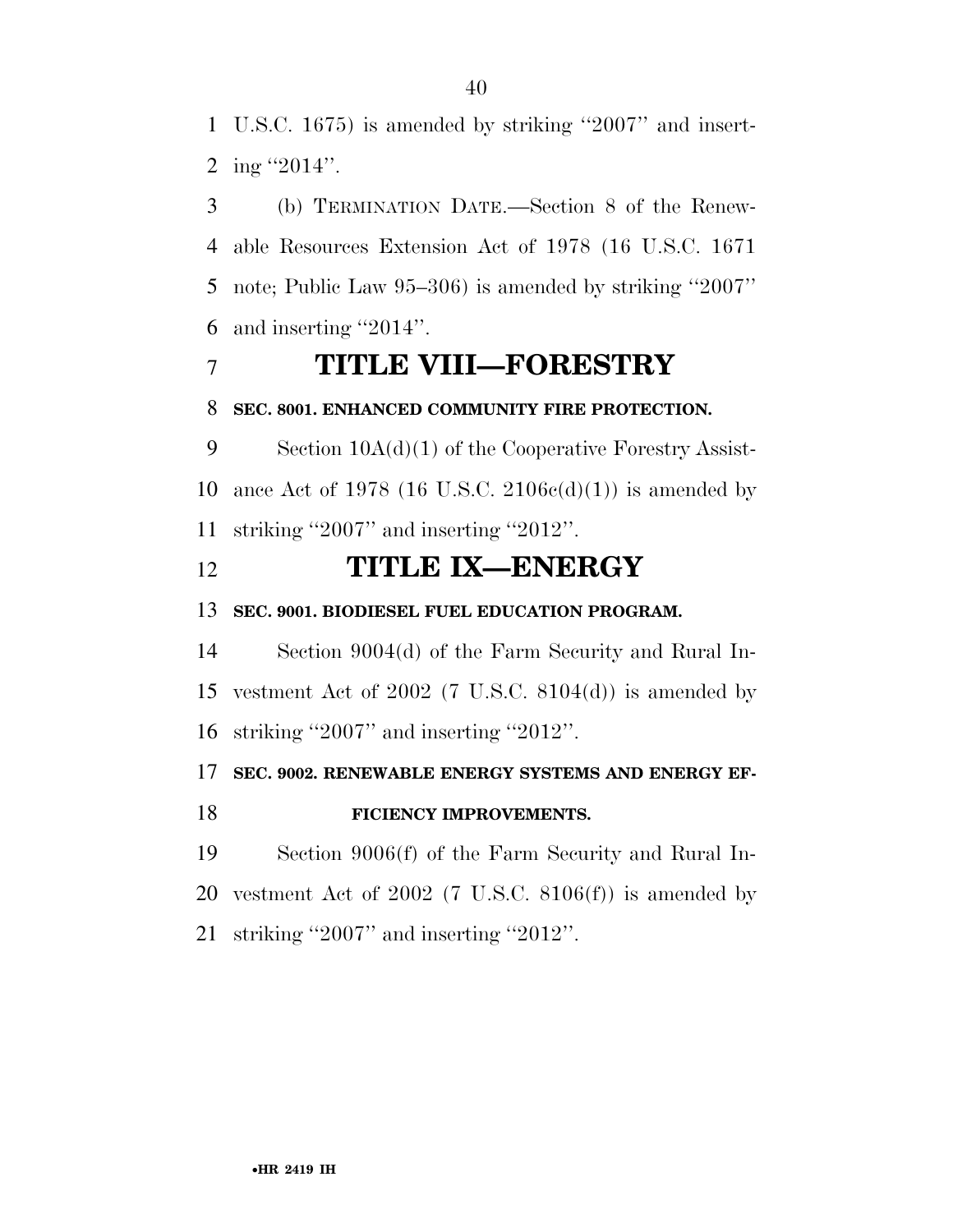## **TITLE X—MISCELLANEOUS Subtitle A—Livestock**

**SEC. 10101. PSEUDORABIES ERADICATION PROGRAM.** 

 Section 2506(d) of the Food, Agriculture, Conserva- tion, and Trade Act of 1990 (21 U.S.C. 114i(d)) is amended by striking ''2007'' and inserting ''2012''.

### **Subtitle B—Specialty Crops**

### **SEC. 10201. FARMERS' MARKET PROMOTION PROGRAM.**

 Section 6(e) of the Farmer-to-Consumer Direct Mar- keting Act of 1976 (7 U.S.C. 3005(e)) is amended by striking ''2007'' and inserting ''2012''.

### **Subtitle C—Administration**

 **SEC. 10301. IMPLEMENTATION FUNDING AND INFORMA-TION MANAGEMENT.** 

 Section 10706(c) of the Farm Security and Rural In-16 vestment Act of 2002 (7 U.S.C.  $8002(e)$ ) is amended by 17 striking "2008" and inserting "200 $X+1$ ".

**SEC. 10302. OUTREACH AND ASSISTANCE FOR SOCIALLY** 

### **DISADVANTAGED FARMERS AND RANCHERS.**

20 Section  $2501(a)(4)(A)$  of the Food, Agriculture, Con- servation, and Trade Act of 1990 (7 U.S.C.  $2279(a)(4)(A)$  is amended by striking "2007" and insert-ing ''2012''.